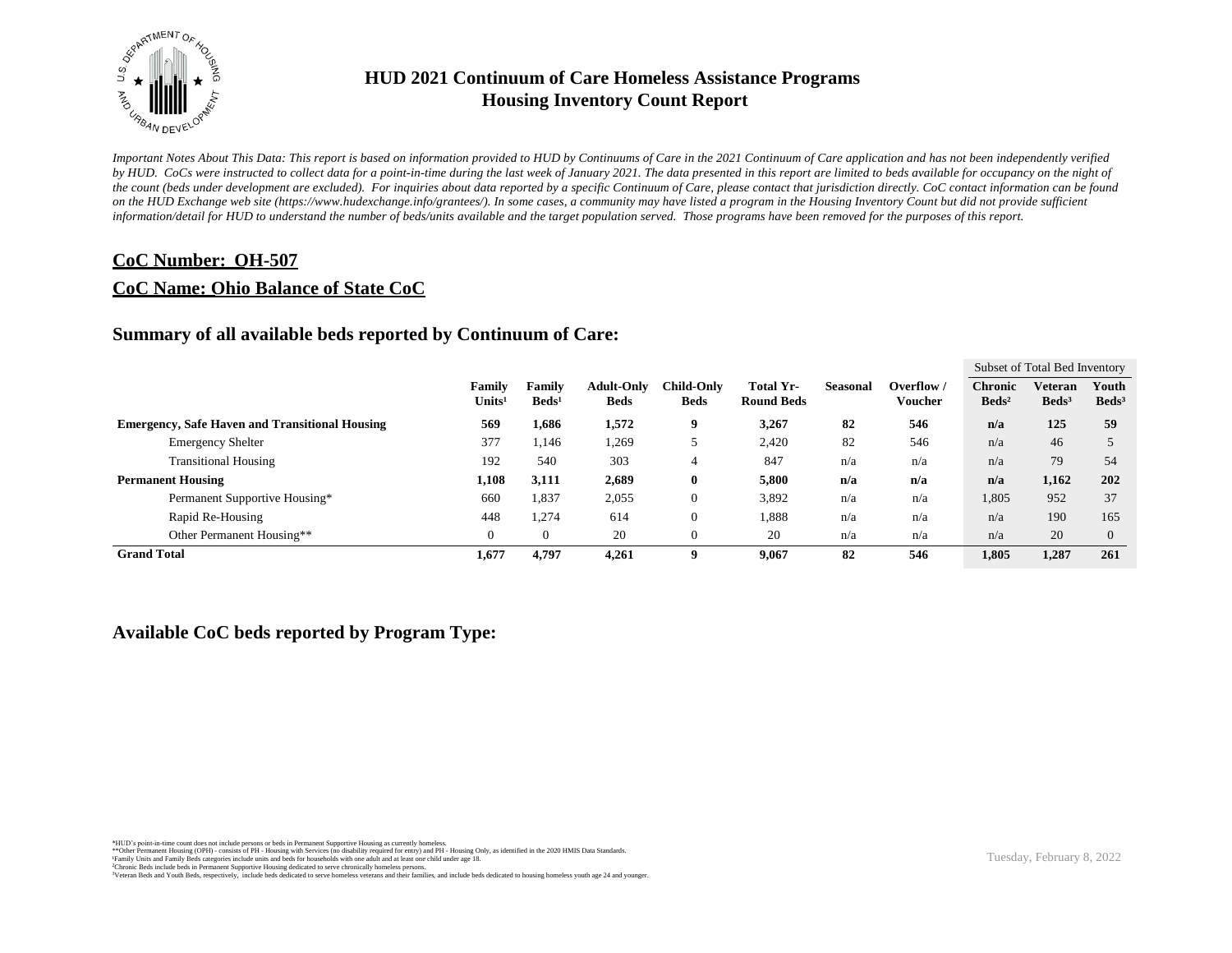

*Important Notes About This Data: This report is based on information provided to HUD by Continuums of Care in the 2021 Continuum of Care application and has not been independently verified*  by HUD. CoCs were instructed to collect data for a point-in-time during the last week of January 2021. The data presented in this report are limited to beds available for occupancy on the night of *the count (beds under development are excluded). For inquiries about data reported by a specific Continuum of Care, please contact that jurisdiction directly. CoC contact information can be found*  on the HUD Exchange web site (https://www.hudexchange.info/grantees/). In some cases, a community may have listed a program in the Housing Inventory Count but did not provide sufficient *information/detail for HUD to understand the number of beds/units available and the target population served. Those programs have been removed for the purposes of this report.*

| <b>Emergency Shelter</b>                                             |                                     |                              |                           |                                  |                                  |                  |                       |                             |                                   | Subset of Total Bed Inventory     |                          |
|----------------------------------------------------------------------|-------------------------------------|------------------------------|---------------------------|----------------------------------|----------------------------------|------------------|-----------------------|-----------------------------|-----------------------------------|-----------------------------------|--------------------------|
| <b>Provider Name</b>                                                 | <b>Facility Name</b>                | Family<br>Units <sup>1</sup> | Family<br>$\text{Beds}^1$ | <b>Adult-Only</b><br><b>Beds</b> | <b>Child-Only</b><br><b>Beds</b> | <b>Seasonal</b>  | Overflow /<br>Voucher | <b>Total</b><br><b>Beds</b> | <b>Chronic</b><br>$\text{Beds}^2$ | <b>Veteran</b><br>$\text{Beds}^3$ | Youth<br>$\text{Beds}^3$ |
| A.L.I.V.E., Inc.                                                     | Jefferson - Alive Shelter - ES      | 1                            | 5                         | 5                                | 0                                | $\boldsymbol{0}$ | $\Omega$              | 10                          | n/a                               | $\overline{0}$                    | $\overline{0}$           |
| Abuse and Rape Crisis Shelter of Warren                              | Warren Abuse and Rape Crisi         | 5                            | 13                        | $\mathfrak{2}$                   | 0                                | $\mathbf{0}$     | $\theta$              | 15                          | n/a                               | $\overline{0}$                    | $\overline{0}$           |
| Adams County Shelter for the Homeless, I                             | <b>Adams County Shelter</b>         | 2                            | 8                         | 8                                | $\Omega$                         | $\Omega$         | $\Omega$              | 16                          | n/a                               | $\Omega$                          | $\Omega$                 |
| Appleseed CMHC, Safe Haven DV                                        | Ashland Safe Haven DV Shelt         | 3                            | 12                        |                                  | $\Omega$                         | $\Omega$         | $\Omega$              | 13                          | n/a                               | $\Omega$                          | $\overline{0}$           |
| Appleseed Community Mental Health Ce                                 | Ashland - Appleseed CMHC -          | $\overline{0}$               | $\mathbf{0}$              | $\theta$                         | 0                                | $\Omega$         | 3                     | 3                           | n/a                               | $\Omega$                          | $\Omega$                 |
| Ashland - ACCESS                                                     | Ashland ACCESS Emergency            | $\overline{4}$               | 12                        | $\theta$                         | 0                                | $\Omega$         | $\Omega$              | 12                          | n/a                               | $\Omega$                          | $\Omega$                 |
| Ashtabula Homeless Shelter, Inc.                                     | Ashtabula Samaritan House           | 1                            | $\mathfrak{2}$            | 10                               | 0                                | $\mathbf{0}$     | $\theta$              | 12                          | n/a                               | $\overline{0}$                    | $\overline{0}$           |
| Auglaize - Auglaize County Crisis Center                             | <b>Auglaize County Crisis Cente</b> | 5                            | 14                        | $\theta$                         | 0                                | $\mathbf{0}$     | $\theta$              | 14                          | n/a                               | $\overline{0}$                    | $\overline{0}$           |
| <b>Bridges Community Action Partnership</b>                          | Shelby P.A.T.H. (Positive Alt       | 2                            | 4                         | 2                                | 0                                | $\mathbf{0}$     | $\theta$              | 6                           | n/a                               | $\overline{0}$                    | $\overline{0}$           |
| <b>Bridges Community Action Partnership</b>                          | Madison PATH (Positive Alte         | 2                            | 7                         | $\theta$                         | $\Omega$                         | $\Omega$         | $\Omega$              | 7                           | n/a                               | $\Omega$                          | $\Omega$                 |
| <b>Bridges of Hope</b>                                               | Greene - Bridges of Hope - E        | $\mathbf{0}$                 | $\mathbf{0}$              | 50                               | 0                                | $\Omega$         | $\Omega$              | 50                          | n/a                               | $\Omega$                          | $\overline{0}$           |
| <b>Butler - Family Promise</b>                                       | Butler - Family Promise - ES        | $\mathbf{0}$                 | $\mathbf{0}$              | $\Omega$                         | 0                                | $\mathbf{0}$     | 10                    | 10                          | n/a                               | $\Omega$                          | $\overline{0}$           |
| <b>Butler - Family Promise</b>                                       | Butler - Family Promise - ES        | 5                            | 14                        | $\theta$                         | 0                                | $\mathbf{0}$     | $\Omega$              | 14                          | n/a                               | $\Omega$                          | $\overline{0}$           |
| <b>Butler - Local Churches</b>                                       | <b>Butler Local Churches ES Ov</b>  | $\overline{0}$               | $\mathbf{0}$              | $\theta$                         | $\Omega$                         | $\Omega$         | 21                    | 21                          | n/a                               | $\Omega$                          | $\Omega$                 |
| CAC of Erie, Huron & Richland Counties Huron Norwalk Homeless She    |                                     | 2                            | 6                         | $\theta$                         | 0                                | $\mathbf{0}$     | $\Omega$              | 6                           | n/a                               | $\overline{0}$                    | $\overline{0}$           |
| Called to Freedom Fellowship                                         | Guernsey - Freedom Fellowsh         | 3                            | 8                         | 16                               | 0                                | $\Omega$         | $\Omega$              | 24                          | n/a                               | $\overline{0}$                    | $\overline{0}$           |
| Caring Kitchen, Inc.                                                 | Champaign - Caring Kitchen          | $\mathbf{0}$                 | $\Omega$                  | $\Omega$                         | $\Omega$                         | $\Omega$         | 3                     | 3                           | n/a                               | $\Omega$                          | $\Omega$                 |
| Caring Kitchen, Inc.                                                 | Champaign Caring Kitchen            | 4                            | $\tau$                    | 10                               | $\Omega$                         | $\Omega$         | $\Omega$              | 17                          | n/a                               | $\Omega$                          | $\Omega$                 |
| Catholic Charities Corporation                                       | Lorain St. Elizabeth Center E       | $\mathbf{0}$                 | $\mathbf{0}$              | 50                               | 0                                | $\Omega$         | $\theta$              | 50                          | n/a                               | $\Omega$                          | $\Omega$                 |
| Catholic Charities Corporation                                       | Lorain - Catholic Charities Co      | $\mathbf{0}$                 | $\mathbf{0}$              | $\theta$                         | 0                                | $\mathbf{0}$     | 5                     | 5                           | n/a                               | $\overline{0}$                    | $\overline{0}$           |
| Catholic Charities of Ashtabula County                               | Ashtabula Hotel/Motel Overfl        | $\overline{0}$               | $\mathbf{0}$              | $\theta$                         | 0                                | $\mathbf{0}$     |                       | 7                           | n/a                               | $\overline{0}$                    | $\overline{0}$           |
| Catholic Charities Regional Agency                                   | Columbiana Christina House          | 3                            | 8                         | $\overline{4}$                   | $\Omega$                         | $\mathbf{0}$     | $\Omega$              | 12                          | n/a                               | $\overline{0}$                    | $\overline{0}$           |
| Center for Child and Family Advocacy                                 | Defiance House of Ruth              | 2                            | 6                         | 7                                | $\Omega$                         | $\Omega$         | $\Omega$              | 13                          | n/a                               | $\overline{0}$                    | $\overline{0}$           |
| Churches                                                             | Logan Homeless Shelter Inc.         | $\overline{4}$               | 8                         |                                  | 0                                | $\Omega$         | $\Omega$              | 9                           | n/a                               | $\Omega$                          | $\Omega$                 |
| Clermont County Community Services, In Clermont - Clermont County    |                                     | $\mathbf{0}$                 | $\mathbf{0}$              | $\Omega$                         | 0                                | $\Omega$         | 3                     | 3                           | n/a                               | $\Omega$                          | $\overline{0}$           |
| Clermont County Community Services, In Clermont James Saul's Homel   |                                     | 1                            | 4                         | 33                               | 0                                | $\Omega$         | $\theta$              | 37                          | n/a                               | $\Omega$                          | $\Omega$                 |
| Clinton County Services for the Homeless Clinton County Homeless She |                                     | 3                            | 6                         | 20                               | 0                                | $\Omega$         | $\Omega$              | 26                          | n/a                               | $\Omega$                          | $\Omega$                 |
| Cocoon                                                               | Wood Cocoon Shelter                 | $\overline{4}$               | 12                        | 12                               | 0                                | $\Omega$         |                       | 24                          | n/a                               | $\Omega$                          | $\Omega$                 |

\*HUD's point-in-time count does not include persons or beds in Permanent Supportive Housing as currently homeless.<br>\*\*Other Permanent Housing (OPH) - consists of PH - Housing with Services (no disability required for entry)

<sup>3</sup>Veteran Beds and Youth Beds, respectively, include beds dedicated to serve homeless veterans and their families, and include beds dedicated to housing homeless youth age 24 and younger.

Tuesday, February 8, 2022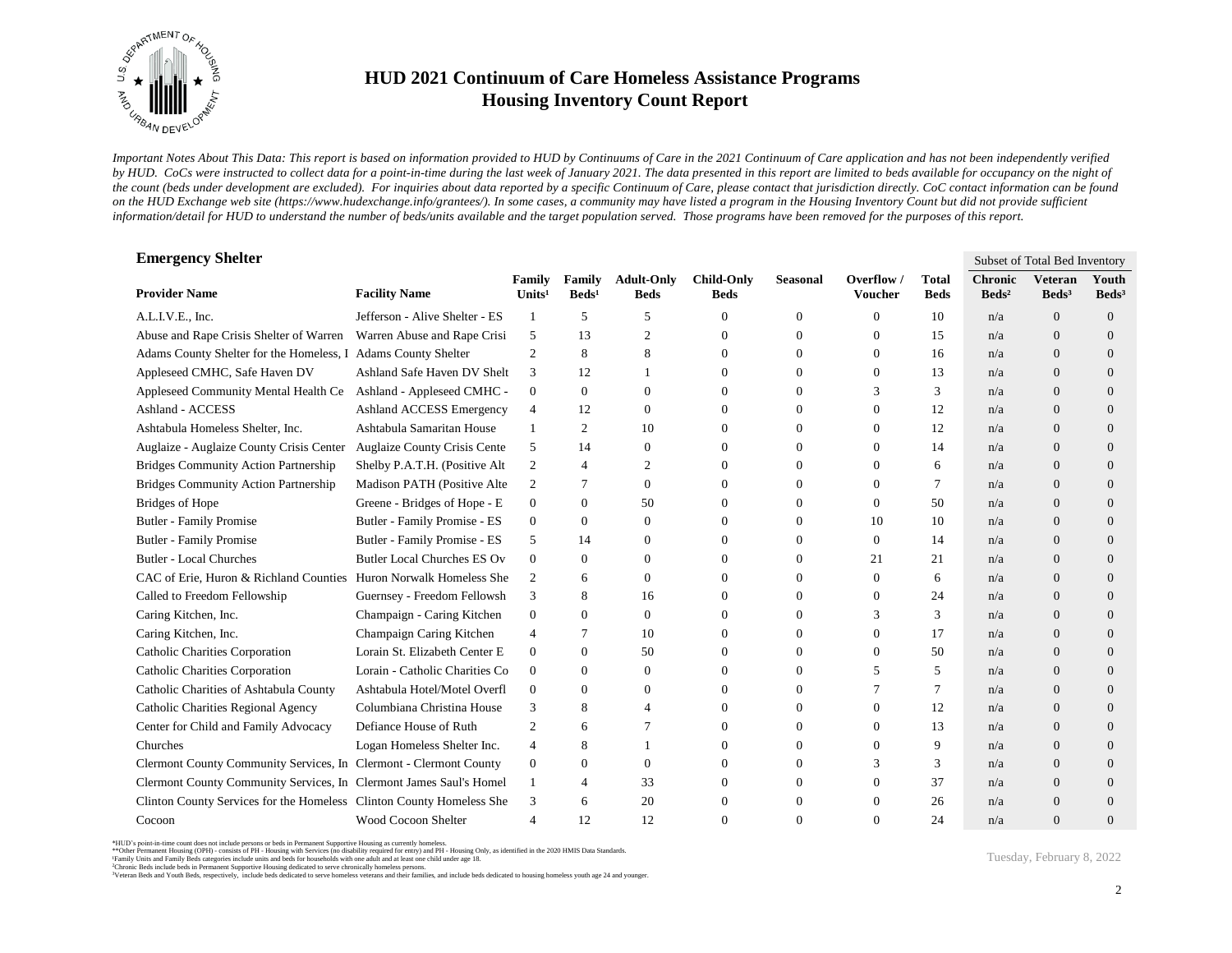

*Important Notes About This Data: This report is based on information provided to HUD by Continuums of Care in the 2021 Continuum of Care application and has not been independently verified*  by HUD. CoCs were instructed to collect data for a point-in-time during the last week of January 2021. The data presented in this report are limited to beds available for occupancy on the night of *the count (beds under development are excluded). For inquiries about data reported by a specific Continuum of Care, please contact that jurisdiction directly. CoC contact information can be found*  on the HUD Exchange web site (https://www.hudexchange.info/grantees/). In some cases, a community may have listed a program in the Housing Inventory Count but did not provide sufficient *information/detail for HUD to understand the number of beds/units available and the target population served. Those programs have been removed for the purposes of this report.*

| <b>Emergency Shelter</b>                                              |                                |                              |                           |                                  |                                  |                 |                       |                             |                                     | Subset of Total Bed Inventory       |                          |
|-----------------------------------------------------------------------|--------------------------------|------------------------------|---------------------------|----------------------------------|----------------------------------|-----------------|-----------------------|-----------------------------|-------------------------------------|-------------------------------------|--------------------------|
| <b>Provider Name</b>                                                  | <b>Facility Name</b>           | Family<br>Units <sup>1</sup> | Family<br>$\text{Beds}^1$ | <b>Adult-Only</b><br><b>Beds</b> | <b>Child-Only</b><br><b>Beds</b> | <b>Seasonal</b> | Overflow /<br>Voucher | <b>Total</b><br><b>Beds</b> | <b>Chronic</b><br>Beds <sup>2</sup> | <b>Veteran</b><br>Beds <sup>3</sup> | Youth<br>$\text{Beds}^3$ |
| Columbiana County Mental Health Clinic Columbiana Hand in Hand O      |                                | $\mathbf{0}$                 | 0                         | 3                                | 0                                | $\theta$        | $\Omega$              | 3                           | n/a                                 | $\theta$                            | $\theta$                 |
| Columbiana County Mental Health Clinic Columbiana Kendall Home        |                                | $\mathbf{0}$                 | $\overline{0}$            | 6                                | 0                                | $\theta$        | $\theta$              | 6                           | n/a                                 | $\theta$                            | $\Omega$                 |
| Community Action Agency of Columbian Columbiana Emergency Shelt       |                                | $\mathbf{1}$                 | $\overline{c}$            | 9                                | $\Omega$                         | $\Omega$        | $\Omega$              | 11                          | n/a                                 | $\Omega$                            | $\Omega$                 |
| Community Action Commission of Fayett Fayette Brick House             |                                | 3                            | 9                         | $\Delta$                         | $\Omega$                         | $\Omega$        | $\Omega$              | 13                          | n/a                                 | $\Omega$                            | $\Omega$                 |
| Community Action Commission of Fayett Fayette CAC of Fayette - Mot    |                                | $\mathbf{1}$                 | $\overline{c}$            |                                  | 0                                | $\Omega$        | $\Omega$              | 3                           | n/a                                 | $\Omega$                            | $\Omega$                 |
| Community Action Program Commission Fairfield Lancaster-Fairfield     |                                | 8                            | 32                        | $\theta$                         | 0                                | 0               | $\mathbf{0}$          | 32                          | n/a                                 | $\overline{0}$                      | $\theta$                 |
| Concerned Citizens Against Violence Aga Marion Turning Point          |                                | 9                            | 27                        | $\mathbf{0}$                     | 0                                | 0               | $\mathbf{0}$          | 27                          | n/a                                 | $\theta$                            | $\theta$                 |
| Crisis Care Domestic Violence Shelter                                 | Van Wert - Crisis Care DV E    | 1                            | $\overline{c}$            | 3                                | $\Omega$                         | $\Omega$        | $\Omega$              | 5                           | n/a                                 | $\theta$                            | $\Omega$                 |
| Crossroads Crisis Center                                              | Allen - Crossroads Crisis Cent | 3                            | 6                         | 5                                | 0                                | $\Omega$        | $\theta$              | 11                          | n/a                                 | $\Omega$                            | $\Omega$                 |
| Crystal Tower Women's and Children's Sh Erie Crystal Tower Women's    |                                | $\mathbf{1}$                 | 3                         | $\Omega$                         | 0                                | $\Omega$        | $\Omega$              | 3                           | n/a                                 | $\Omega$                            | $\Omega$                 |
| Darke County Domestic Violence Shelter Darke Domestic Violence She    |                                | 2                            | 4                         | $\overline{c}$                   | $\Omega$                         | $\Omega$        | $\Omega$              | 6                           | n/a                                 | $\Omega$                            | $\Omega$                 |
| Domestic Violence Southern Ohio Shelter Scioto Domestic Violence So   |                                | 2                            | 7                         | 3                                | 0                                | $\Omega$        | $\Omega$              | 10                          | n/a                                 | $\theta$                            | $\Omega$                 |
| Ecumenical Shelter Network of Lake Cou Lake - Ecumenical Shelter Ne   |                                | $\mathbf{0}$                 | 0                         | $\theta$                         | 0                                | $\Omega$        | $\mathfrak{D}$        | 2                           | n/a                                 | $\Omega$                            | $\Omega$                 |
| Ecumenical Shelter Network of Lake Cou Lake Project Hope for the Ho   |                                | 6                            | 12                        | 38                               | 0                                | $\Omega$        | $\overline{0}$        | 50                          | n/a                                 | $\Omega$                            | $\theta$                 |
| <b>Edna Brooks</b>                                                    | Athens My Sister's Place Dom   | 2                            | 8                         | 3                                | 0                                | $\Omega$        | $\Omega$              | 11                          | n/a                                 | $\Omega$                            | $\Omega$                 |
| Erie Safe Harbor                                                      | Erie Safe Harbor Domestic Vi   | $\overline{4}$               | 10                        | $\theta$                         | $\Omega$                         | $\theta$        | $\theta$              | 10                          | n/a                                 | $\Omega$                            | $\Omega$                 |
| EVE, Incorporated                                                     | Washington Domestic Violen     | $\overline{4}$               | 8                         | 11                               | $\Omega$                         | $\Omega$        | $\Omega$              | 19                          | n/a                                 | $\theta$                            | $\Omega$                 |
| Faith and Rescue                                                      | Geauga - Faith and Rescue -    | $\mathbf{0}$                 | 0                         | $\overline{2}$                   | $\Omega$                         | $\Omega$        | $\Omega$              | 2                           | n/a                                 | $\Omega$                            | $\Omega$                 |
| Family Abuse Shelter of Miami County In Franklin House                |                                | 3                            | 12                        | 10                               | 0                                | $\Omega$        | $\Omega$              | 22                          | n/a                                 | $\Omega$                            | $\Omega$                 |
| Family Abuse Shelter of Miami County In Miami Buckeye House           |                                |                              | 3                         | 12                               | 0                                | $\Omega$        | $\Omega$              | 15                          | n/a                                 | $\theta$                            | $\Omega$                 |
| Family and Community Services, Inc.                                   | Portage Miller Community H     | 3                            | 10                        | 12                               | 0                                | $\theta$        | $\theta$              | 22                          | n/a                                 | $\Omega$                            | $\Omega$                 |
| Family and Community Services, Inc.                                   | Trumbull Someplace Safe        | 5                            | 19                        | 19                               | $\Omega$                         | $\overline{0}$  | $\theta$              | 38                          | n/a                                 | $\theta$                            | $\theta$                 |
| Family and Community Services, Inc.                                   | Portage Safer Futures          | 5                            | 14                        | $\theta$                         | 0                                | $\Omega$        | $\theta$              | 14                          | n/a                                 | $\Omega$                            | $\theta$                 |
| Family and Community Services, Inc.                                   | Portage - Family & Communi     | $\mathbf{0}$                 | $\overline{0}$            | 6                                | 0                                | $\Omega$        | $\Omega$              | 6                           | n/a                                 | 6                                   | $\Omega$                 |
| Family Promise of Delaware County                                     | Delaware - Family Promise of   | $\mathbf{0}$                 | $\mathbf{0}$              | $\theta$                         | 0                                | $\Omega$        | 8                     | 8                           | n/a                                 | $\Omega$                            | $\Omega$                 |
| Family Promise of Delaware County                                     | Delaware Interfaith Hospitalit | 6                            | 28                        | $\theta$                         | 0                                | $\Omega$        | $\Omega$              | 28                          | n/a                                 | $\Omega$                            | $\Omega$                 |
| Family Violence Prevention Center of Gre Greene Hagler Hall - Emergen |                                | 2                            | 6                         |                                  | 0                                | $\Omega$        | $\Omega$              |                             | n/a                                 | $\Omega$                            | $\Omega$                 |
| First Putnam Homeless Shelter                                         | Muskingum First Putnam Ho      | $\theta$                     | 0                         | 15                               | 0                                |                 |                       | 15                          | n/a                                 | $\Omega$                            | $\Omega$                 |

\*HUD's point-in-time count does not include persons or beds in Permanent Supportive Housing as currently homeless.<br>\*\*Other Permanent Housing (OPH) - consists of PH - Housing with Services (no disability required for entry)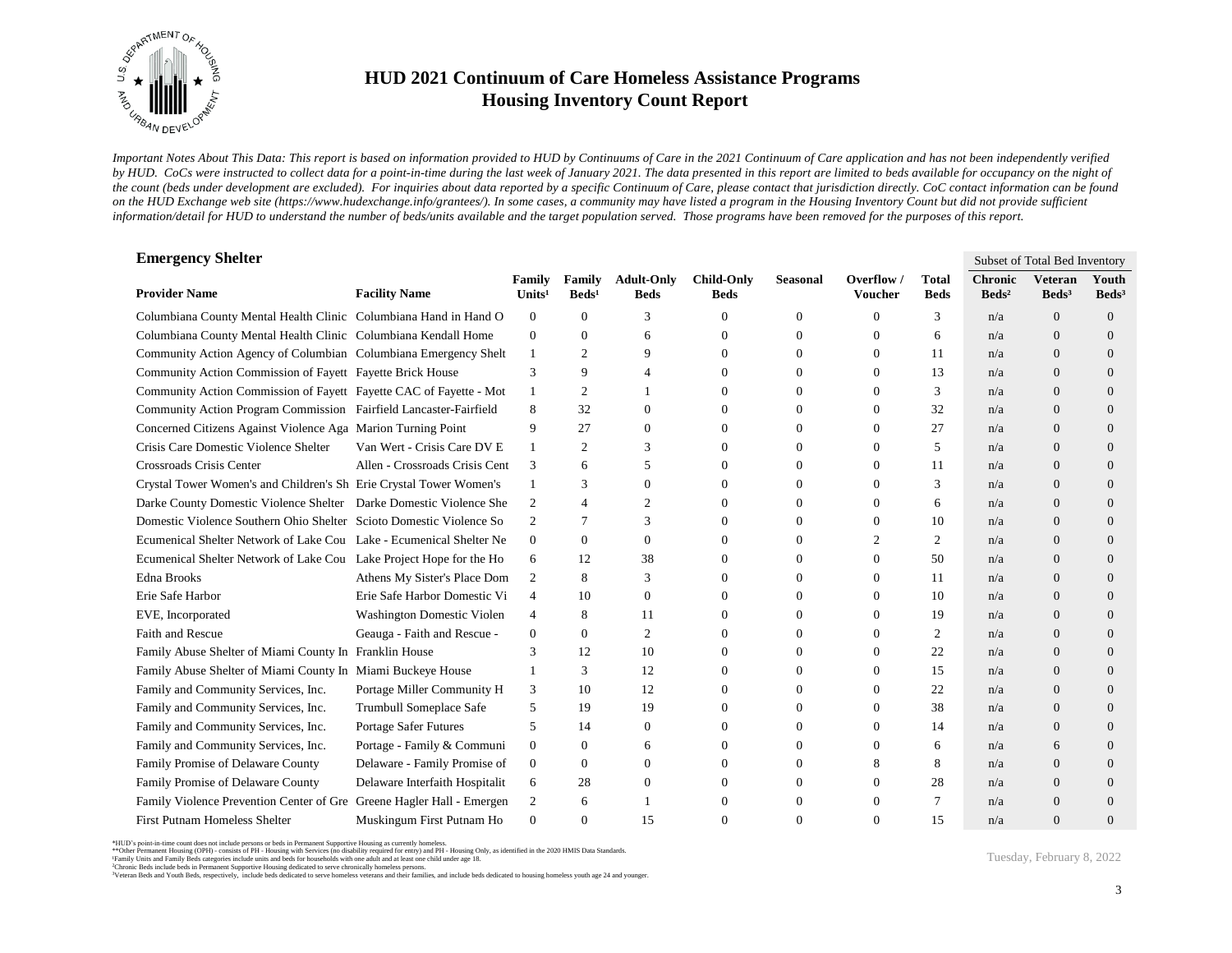

*Important Notes About This Data: This report is based on information provided to HUD by Continuums of Care in the 2021 Continuum of Care application and has not been independently verified*  by HUD. CoCs were instructed to collect data for a point-in-time during the last week of January 2021. The data presented in this report are limited to beds available for occupancy on the night of *the count (beds under development are excluded). For inquiries about data reported by a specific Continuum of Care, please contact that jurisdiction directly. CoC contact information can be found*  on the HUD Exchange web site (https://www.hudexchange.info/grantees/). In some cases, a community may have listed a program in the Housing Inventory Count but did not provide sufficient *information/detail for HUD to understand the number of beds/units available and the target population served. Those programs have been removed for the purposes of this report.*

| <b>Emergency Shelter</b>                                                |                                      |                              |                           |                                  |                                  |                |                       |                             |                                   | Subset of Total Bed Inventory       |                          |
|-------------------------------------------------------------------------|--------------------------------------|------------------------------|---------------------------|----------------------------------|----------------------------------|----------------|-----------------------|-----------------------------|-----------------------------------|-------------------------------------|--------------------------|
| <b>Provider Name</b>                                                    | <b>Facility Name</b>                 | Family<br>Units <sup>1</sup> | Family<br>$\text{Beds}^1$ | <b>Adult-Only</b><br><b>Beds</b> | <b>Child-Only</b><br><b>Beds</b> | Seasonal       | Overflow /<br>Voucher | <b>Total</b><br><b>Beds</b> | <b>Chronic</b><br>$\text{Beds}^2$ | <b>Veteran</b><br>Beds <sup>3</sup> | Youth<br>$\text{Beds}^3$ |
| First Step                                                              | Seneca First Step Center for         | 4                            | 16                        | 3                                | 0                                | $\theta$       | $\Omega$              | 19                          | n/a                               | $\overline{0}$                      | $\overline{0}$           |
| First Step, Family Violence Intervention S Coshocton - First Step Emerg |                                      | $\overline{4}$               | 11                        | $\mathfrak{2}$                   | 0                                | $\mathbf{0}$   | $\theta$              | 13                          | n/a                               | $\Omega$                            | $\overline{0}$           |
| <b>Forbes House</b>                                                     | Lake Forbes House                    | 6                            | 22                        | $\overline{4}$                   | $\mathbf{0}$                     | $\mathbf{0}$   | $\theta$              | 26                          | n/a                               | $\overline{0}$                      | $\overline{0}$           |
| <b>Foundations Shelter</b>                                              | <b>Fairfield Foundations Shelter</b> | 2                            | 10                        | 15                               | $\mathbf{0}$                     | $\Omega$       | $\Omega$              | 25                          | n/a                               | $\overline{0}$                      | $\overline{0}$           |
| Friends of the Homeless, Tuscarawas Cou Tuscarawas County Shelter       |                                      | $\overline{4}$               | 12                        | 13                               | $\Omega$                         | $\Omega$       | $\Omega$              | 25                          | n/a                               | $\Omega$                            | $\overline{0}$           |
| Good Samaritan Home                                                     | Darke Fitzpatrick House              | $\theta$                     | 0                         | 22                               | $\Omega$                         | $\Omega$       | $\Omega$              | 22                          | n/a                               | $\Omega$                            | $\overline{0}$           |
| Good Works, Inc.                                                        | <b>Athens Timothy House</b>          | 2                            | 7                         | 8                                | 0                                | $\theta$       | $\theta$              | 15                          | n/a                               | $\overline{0}$                      | $\overline{0}$           |
| Grace Community Church                                                  | Williams The Sanctuary               | $\overline{c}$               | 9                         | 8                                | $\Omega$                         | $\overline{0}$ | $\Omega$              | 17                          | n/a                               | $\overline{0}$                      | $\overline{0}$           |
| Grace Mennonite Church                                                  | Holmes 58:12 Rescue                  | 7                            | 20                        | $\mathbf{0}$                     | $\Omega$                         | $\theta$       | $\theta$              | 20                          | n/a                               | $\overline{0}$                      | $\overline{0}$           |
| Greater Youngstown-Warren Urban Leag                                    | <b>Trumbull Christy House</b>        |                              | 2                         | 30                               | $\mathbf{0}$                     | $\mathbf{0}$   | $\theta$              | 32                          | n/a                               | $\overline{0}$                      | $\overline{0}$           |
| Guernsey Haven of Hope                                                  | Guernsey Haven of Hope               | $\theta$                     | $\mathbf{0}$              | $\overline{7}$                   | $\Omega$                         | $\Omega$       | $\theta$              | 7                           | n/a                               | $\overline{0}$                      | $\overline{0}$           |
| Hancock City Mission                                                    | <b>Hancock City Mission</b>          | 5                            | 20                        | 89                               | $\Omega$                         | $\Omega$       | $\Omega$              | 109                         | n/a                               | $\Omega$                            | $\overline{0}$           |
| Harmony House Homeless Services, Inc.                                   | <b>Richland Harmony House</b>        | 5                            | 20                        | 30                               | $\Omega$                         | $\Omega$       | $\Omega$              | 50                          | n/a                               | $\Omega$                            | $\overline{0}$           |
| <b>Hebron Ministries</b>                                                | Defiance - Hebron Ministries         | $\mathbf{0}$                 | 0                         | 5                                | 0                                | $\overline{0}$ | $\theta$              | 5                           | n/a                               | $\overline{0}$                      | $\overline{0}$           |
| <b>Highland County Homeless Shelter</b>                                 | <b>Highland County Homeless S</b>    | $\overline{2}$               | 4                         | 20                               | 0                                | $\Omega$       | $\Omega$              | 24                          | n/a                               | $\overline{0}$                      | $\overline{0}$           |
| Hocking Hills Inspire Shelter                                           | Hocking Hills Inspire Shelter        | 2                            | 6                         | 8                                | $\Omega$                         | $\Omega$       | $\Omega$              | 14                          | n/a                               | $\Omega$                            | $\overline{0}$           |
| Home is the Foundation                                                  | Preble - Home is the Foundati        | 3                            | 6                         | $\overline{4}$                   | 0                                | $\mathbf{0}$   | $\theta$              | 10                          | n/a                               | $\overline{0}$                      | $\overline{0}$           |
| Homesafe                                                                | Ashtabula Homesafe                   | 5                            | 19                        | $\overline{A}$                   | 0                                | $\Omega$       | $\Omega$              | 23                          | n/a                               | $\overline{0}$                      | $\overline{0}$           |
| Hope House of Pickaway County                                           | Pickaway - Hope House - ES           | $\overline{2}$               | 6                         | 6                                | 0                                | $\Omega$       | $\Omega$              | 12                          | n/a                               | $\overline{0}$                      | $\overline{0}$           |
| Hope House Rescue Mission, Inc.                                         | <b>Butler Center of Hope</b>         | 5                            | 20                        | 20                               | $\Omega$                         | $\overline{0}$ | $\theta$              | 40                          | n/a                               | $\overline{0}$                      | $\overline{0}$           |
| Hope House Rescue Mission, Inc.                                         | <b>Butler Hope House</b>             | $\mathbf{0}$                 | $\overline{0}$            | 40                               | 0                                | $\mathbf{0}$   | $\theta$              | 40                          | n/a                               | $\overline{0}$                      | $\overline{0}$           |
| Integrated Services for Behavioral Health                               | Athens - Integrated Services -       | $\mathbf{0}$                 | $\mathbf{0}$              | $\theta$                         | $\Omega$                         | $\Omega$       | 16                    | 16                          | n/a                               | $\overline{0}$                      | $\overline{0}$           |
| Interfaith Hospitality Network of Greene                                | Greene Churches                      | 10                           | 24                        | $\theta$                         | $\mathbf{0}$                     | $\theta$       | $\theta$              | 24                          | n/a                               | $\overline{0}$                      | $\overline{0}$           |
| Interfaith Hospitality Network of Greene                                | Greene - IHN of Greene Coun          | $\mathbf{0}$                 | $\overline{0}$            | $\theta$                         | 0                                | $\overline{0}$ | 18                    | 18                          | n/a                               | $\overline{0}$                      | $\overline{0}$           |
| Interfaith Hospitality Network of Springfi                              | Clark Norm's Place Overflow          | $\boldsymbol{0}$             | $\overline{0}$            | $\theta$                         | 0                                | $\mathbf{0}$   | 263                   | 263                         | n/a                               | $\overline{0}$                      | $\overline{0}$           |
| Interfaith Hospitality Network of Springfi                              | Clark Hartley House Overflo          | $\mathbf{0}$                 | 0                         | $\theta$                         | 0                                | $\mathbf{0}$   | 51                    | 51                          | n/a                               | $\Omega$                            | $\Omega$                 |
| Interfaith Hospitality Network of Warren                                | Warren Interfaith Hospitality        | 12                           | 32                        | $\theta$                         | 0                                | $\overline{0}$ | $\theta$              | 32                          | n/a                               | $\overline{0}$                      | $\overline{0}$           |
| Ironton City Mission                                                    | Lawrence Ironton City Missio         | $\mathbf{1}$                 | $\overline{c}$            | 9                                | $\Omega$                         | $\Omega$       | $\Omega$              | 11                          | n/a                               | $\Omega$                            | $\overline{0}$           |

<sup>\*</sup>HUD's point-in-time count does not include persons or beds in Permanent Supportive Housing as currently homeless.<br>\*\*Other Permanent Housing (OPH) - consists of PH - Housing with Services (no disability required for entry)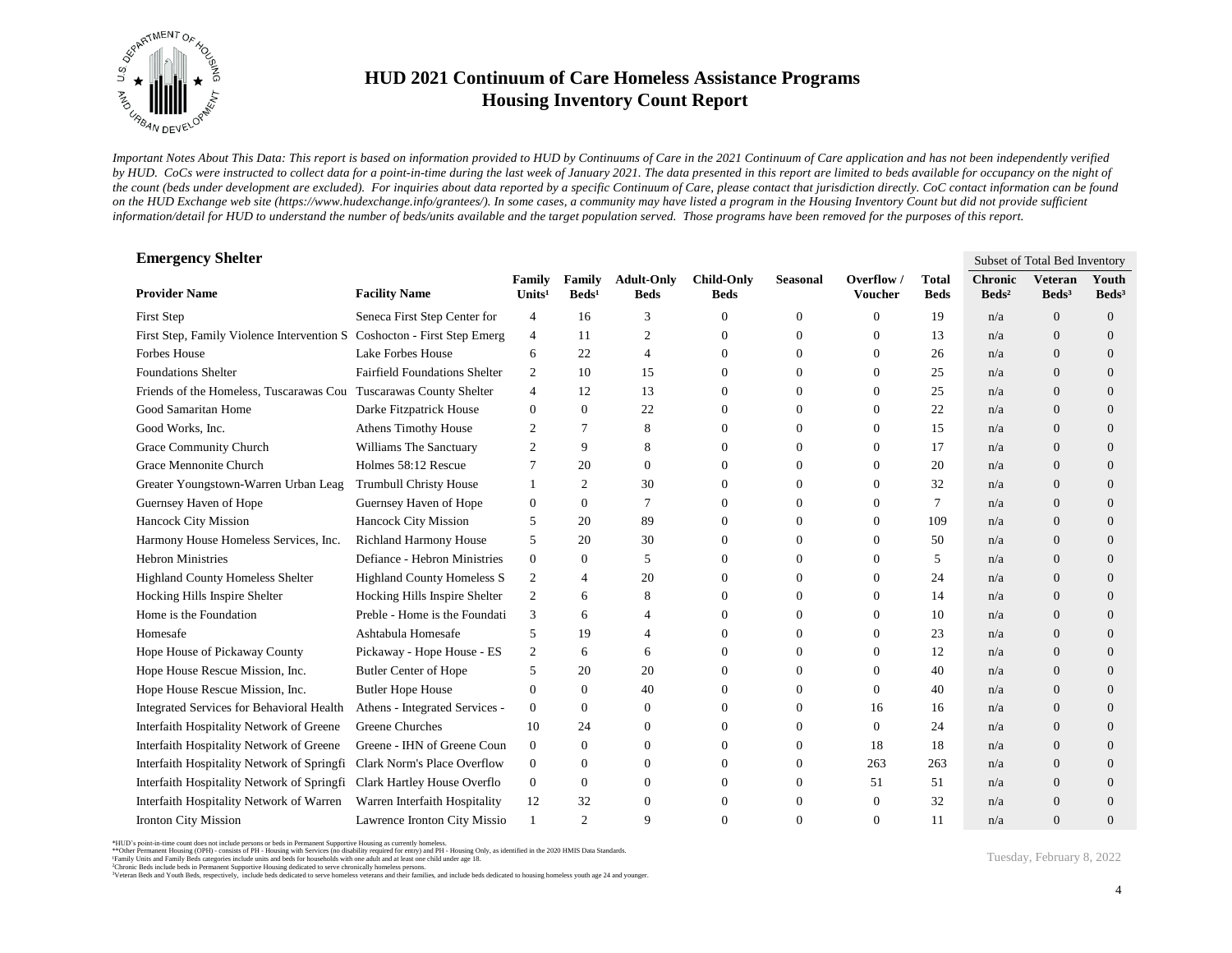

*Important Notes About This Data: This report is based on information provided to HUD by Continuums of Care in the 2021 Continuum of Care application and has not been independently verified*  by HUD. CoCs were instructed to collect data for a point-in-time during the last week of January 2021. The data presented in this report are limited to beds available for occupancy on the night of *the count (beds under development are excluded). For inquiries about data reported by a specific Continuum of Care, please contact that jurisdiction directly. CoC contact information can be found*  on the HUD Exchange web site (https://www.hudexchange.info/grantees/). In some cases, a community may have listed a program in the Housing Inventory Count but did not provide sufficient *information/detail for HUD to understand the number of beds/units available and the target population served. Those programs have been removed for the purposes of this report.*

| <b>Emergency Shelter</b>                                       |                                    |                              |                           |                                  |                                  |                 |                              |                             |                                     | Subset of Total Bed Inventory     |                          |
|----------------------------------------------------------------|------------------------------------|------------------------------|---------------------------|----------------------------------|----------------------------------|-----------------|------------------------------|-----------------------------|-------------------------------------|-----------------------------------|--------------------------|
| <b>Provider Name</b>                                           | <b>Facility Name</b>               | Family<br>Units <sup>1</sup> | Family<br>$\text{Beds}^1$ | <b>Adult-Only</b><br><b>Beds</b> | <b>Child-Only</b><br><b>Beds</b> | <b>Seasonal</b> | Overflow /<br><b>Voucher</b> | <b>Total</b><br><b>Beds</b> | <b>Chronic</b><br>Beds <sup>2</sup> | <b>Veteran</b><br>$\text{Beds}^3$ | Youth<br>$\text{Beds}^3$ |
| Jackson Homeless Committee                                     | Jackson ES                         | 4                            | 10                        | $\theta$                         | $\mathbf{0}$                     | $\theta$        | $\Omega$                     | 10                          | n/a                                 | $\theta$                          | $\theta$                 |
| Kno-Ho-Co-Ashland Community Action                             | <b>Coshocton Emergency Shelter</b> | 5                            | 18                        | $\overline{2}$                   | 0                                | $\theta$        | $\theta$                     | 20                          | n/a                                 | $\Omega$                          | $\Omega$                 |
| Lawrence County DV Task Force                                  | Lawrence Domestic Violence         | 2                            | 4                         |                                  | $\Omega$                         | $\Omega$        | $\Omega$                     | 5                           | n/a                                 | $\Omega$                          | $\Omega$                 |
| Liberty Center of Sandusky County, Inc.                        | Sandusky - Liberty Center - E      | $\mathbf{0}$                 | $\Omega$                  | $\theta$                         | $\Omega$                         | $\Omega$        | $\mathfrak{2}$               | $\overline{c}$              | n/a                                 | $\Omega$                          | $\Omega$                 |
| Liberty Center of Sandusky County, Inc.                        | Sandusky Liberty Center            | 3                            | 9                         | 7                                | 0                                | $\theta$        | $\Omega$                     | 16                          | n/a                                 | $\Omega$                          | $\Omega$                 |
| Licking - The Salvation Army                                   | Licking The Salvation Army         | 6                            | 24                        | 26                               | 0                                | $\Omega$        | $\Omega$                     | 50                          | n/a                                 | $\Omega$                          | $\Omega$                 |
| Licking County Coalition for Housing                           | Licking - LCCH - ES Overflo        | $\overline{0}$               | 0                         | $\overline{0}$                   | 0                                | $\overline{0}$  | $\overline{2}$               | 2                           | n/a                                 | $\theta$                          | $\theta$                 |
| Lima Rescue Mission                                            | Allen - Lima Rescue Mission        | $\overline{0}$               | 0                         | 14                               | $\Omega$                         | $\Omega$        | $\overline{0}$               | 14                          | n/a                                 | $\theta$                          | $\Omega$                 |
| Lima's Samaritan House, Inc.                                   | Allen Samaritan House              | 7                            | 14                        | $\overline{7}$                   | $\Omega$                         | $\Omega$        | $\theta$                     | 21                          | n/a                                 | $\mathbf{0}$                      | $\overline{0}$           |
| Lorain - Safe Harbor                                           | Lorain Genesis House               | 6                            | 16                        | $\theta$                         | $\Omega$                         | $\Omega$        | $\Omega$                     | 16                          | n/a                                 | $\theta$                          | $\Omega$                 |
| LSS Faith Mission of Fairfield County                          | Fairfield HCHV/ES                  | $\overline{0}$               | $\Omega$                  | 10                               | 0                                | $\Omega$        | $\Omega$                     | 10                          | n/a                                 | 10                                | $\Omega$                 |
| LSS Faith Mission of Fairfield County                          | Fairfield County Emergency S       | $\mathbf{0}$                 | $\Omega$                  | 24                               | 0                                | $\Omega$        | $\Omega$                     | 24                          | n/a                                 | $\Omega$                          | $\Omega$                 |
| LSS Faith Mission of Fairfield County                          | Fairfield - LSS - SSVF EHA         | $\boldsymbol{0}$             | 0                         | 5                                | $\Omega$                         | $\Omega$        | $\Omega$                     | 5                           | n/a                                 | 5                                 | $\Omega$                 |
| Marion Shelter Program, Inc.                                   | Marion Emergency Shelter           | 3                            | 12                        | 16                               | 0                                | $\theta$        | $\Omega$                     | 28                          | n/a                                 | $\theta$                          | $\Omega$                 |
| Medina - The Salvation Army                                    | Medina - Salvation Army ES         | $\mathbf{0}$                 | $\overline{0}$            | $\Omega$                         | 0                                | $\Omega$        | 5                            | 5                           | n/a                                 | $\Omega$                          | $\Omega$                 |
| Mercer - Our Home Family Resource Cen DV Shelter               |                                    | $\overline{2}$               | 4                         |                                  | 0                                | $\Omega$        | $\Omega$                     | 5                           | n/a                                 | $\Omega$                          | $\Omega$                 |
| Miami Valley Community Action Partner Darke Emergency Shelter  |                                    | 1                            | 3                         | 3                                | $\Omega$                         | $\Omega$        | $\Omega$                     | 6                           | n/a                                 | $\Omega$                          | $\Omega$                 |
| Miami Valley Community Action Partner Greene Emergency Housing |                                    | 6                            | 21                        | $\theta$                         | $\Omega$                         | $\Omega$        | $\Omega$                     | 21                          | n/a                                 | $\Omega$                          | $\Omega$                 |
| Neighborhood Alliance                                          | Lorain The Haven Center            | 6                            | 30                        | 34                               | 0                                | $\theta$        | $\Omega$                     | 64                          | n/a                                 | $\Omega$                          | $\Omega$                 |
| New Choices                                                    | Shelby New Choices                 | 3                            | 10                        | 6                                | 0                                | 0               | $\Omega$                     | 16                          | n/a                                 | $\theta$                          | $\theta$                 |
| New Directions                                                 | <b>Knox New Directions</b>         |                              | 8                         | $\theta$                         | 0                                | $\theta$        | $\overline{0}$               | 8                           | n/a                                 | $\theta$                          | $\theta$                 |
| New Horizons Mental Health                                     | Fairfield ES Overflow              | $\Omega$                     | $\overline{0}$            | $\theta$                         | 0                                | $\Omega$        |                              |                             | n/a                                 | $\Omega$                          | $\Omega$                 |
| New Housing Ohio, Inc.                                         | Warren Bernies Place               | $\overline{0}$               | $\overline{0}$            | 14                               | 0                                | $\theta$        | $\Omega$                     | 14                          | n/a                                 | $\Omega$                          | $\overline{0}$           |
| Northwestern Ohio Community Action C                           | Defiance - Northwestern Ohio       | $\overline{0}$               | $\Omega$                  | $\theta$                         | 0                                | $\Omega$        | 12                           | 12                          | n/a                                 | $\Omega$                          | $\Omega$                 |
| OhioGuidestone                                                 | Tuscarawas Harbor House Em         | 5                            | 8                         | 8                                | $\Omega$                         | $\Omega$        | $\Omega$                     | 16                          | n/a                                 | $\Omega$                          | $\Omega$                 |
| OneEighty, Inc.                                                | Wayne Julia's Place                | 8                            | 21                        | 13                               | 0                                | $\theta$        | $\Omega$                     | 34                          | n/a                                 | $\Omega$                          | $\Omega$                 |
| Open Arms DV and Rape Crisis Services                          | Hancock Open Arms Domesti          | 1                            | 2                         | $\overline{2}$                   | 0                                | $\Omega$        | $\Omega$                     | 4                           | n/a                                 | $\Omega$                          | $\Omega$                 |
| <b>Operation HOMES</b>                                         | <b>Medina Operation HOMES</b>      |                              | $\overline{c}$            | 6                                | 0                                |                 | $\Omega$                     | 8                           | n/a                                 | $\Omega$                          | $\Omega$                 |

\*HUD's point-in-time count does not include persons or beds in Permanent Supportive Housing as currently homeless.<br>\*\*Other Permanent Housing (OPH) - consists of PH - Housing with Services (no disability required for entry)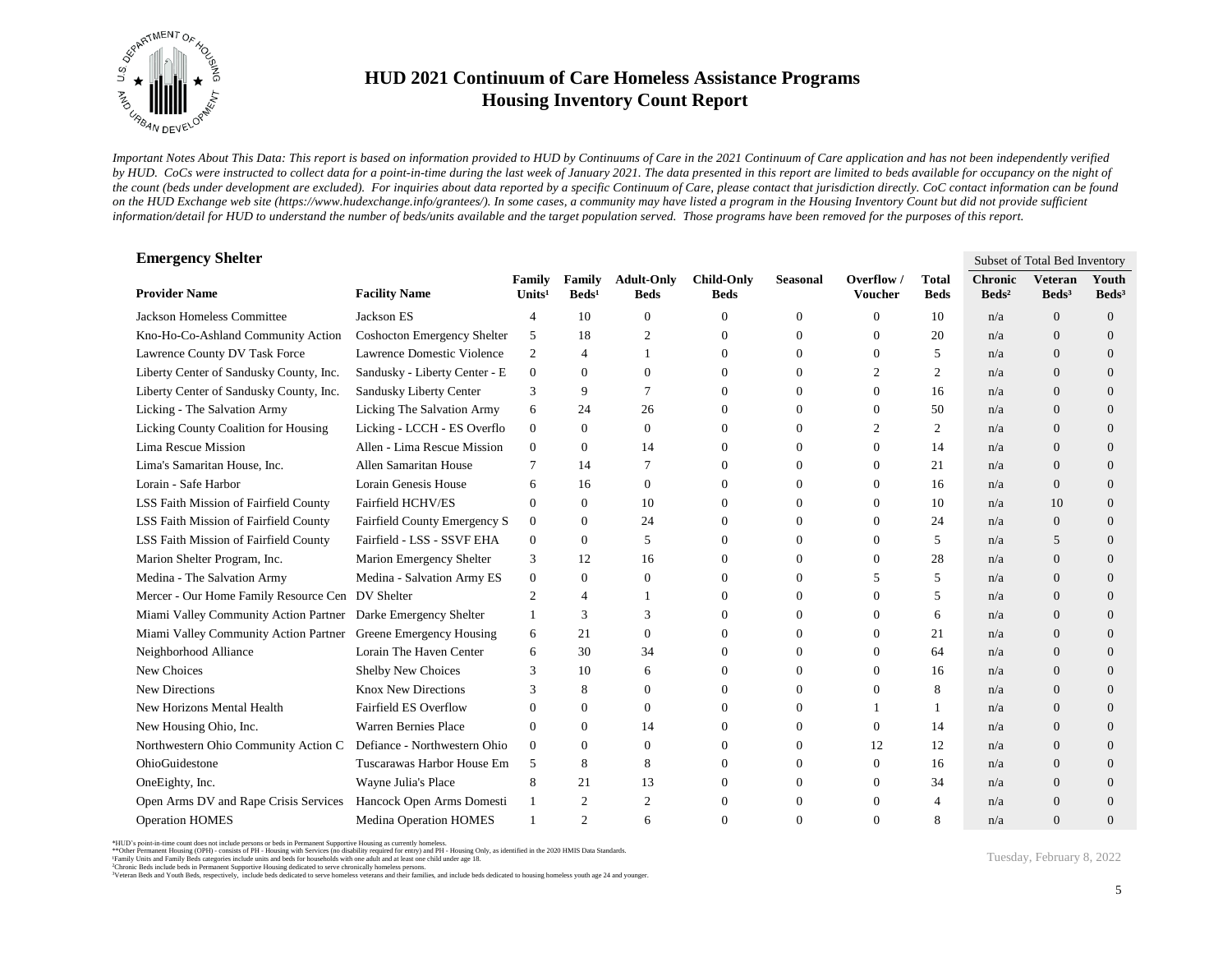

*Important Notes About This Data: This report is based on information provided to HUD by Continuums of Care in the 2021 Continuum of Care application and has not been independently verified*  by HUD. CoCs were instructed to collect data for a point-in-time during the last week of January 2021. The data presented in this report are limited to beds available for occupancy on the night of *the count (beds under development are excluded). For inquiries about data reported by a specific Continuum of Care, please contact that jurisdiction directly. CoC contact information can be found*  on the HUD Exchange web site (https://www.hudexchange.info/grantees/). In some cases, a community may have listed a program in the Housing Inventory Count but did not provide sufficient *information/detail for HUD to understand the number of beds/units available and the target population served. Those programs have been removed for the purposes of this report.*

| <b>Emergency Shelter</b>                                                |                                   |                              |                           |                                  |                                  |                 |                       |                             |                                     | Subset of Total Bed Inventory       |                            |
|-------------------------------------------------------------------------|-----------------------------------|------------------------------|---------------------------|----------------------------------|----------------------------------|-----------------|-----------------------|-----------------------------|-------------------------------------|-------------------------------------|----------------------------|
| <b>Provider Name</b>                                                    | <b>Facility Name</b>              | Family<br>Units <sup>1</sup> | Family<br>$\text{Beds}^1$ | <b>Adult-Only</b><br><b>Beds</b> | <b>Child-Only</b><br><b>Beds</b> | <b>Seasonal</b> | Overflow /<br>Voucher | <b>Total</b><br><b>Beds</b> | <b>Chronic</b><br>Beds <sup>2</sup> | <b>Veteran</b><br>Beds <sup>3</sup> | Youth<br>Beds <sup>3</sup> |
| Personal and Family Counseling Services                                 | Carroll - Harbor Point DV ES      | 4                            | 12                        | $\overline{4}$                   | 0                                | 0               | $\Omega$              | 16                          | n/a                                 | $\overline{0}$                      | $\mathbf{0}$               |
| Pickaway County Community Action Org Pickaway HCHV/RT                   |                                   | 5                            | 15                        | 10                               | 0                                | $\mathbf{0}$    | $\theta$              | 25                          | n/a                                 | 25                                  | $\overline{0}$             |
| Pike County Outreach Council of Church Pike Bridgehaven Shelter         |                                   | $\overline{4}$               | 10                        | 10                               | $\Omega$                         | $\Omega$        | $\Omega$              | 20                          | n/a                                 | $\Omega$                            | $\Omega$                   |
| Pike County Partnership Against DV                                      | Pike Domestic Violence Shelt      | 1                            | 3                         | 3                                | 0                                | $\mathbf{0}$    | $\theta$              | 6                           | n/a                                 | $\overline{0}$                      | $\overline{0}$             |
| Project Woman of Springfield and Clark                                  | <b>Clark Dochas House</b>         | 6                            | 16                        | $\theta$                         | $\Omega$                         | $\mathbf{0}$    | 0                     | 16                          | n/a                                 | $\overline{0}$                      | $\overline{0}$             |
| Project Woman of Springfield and Clark                                  | Clark - Project Woman - Doc       | $\mathbf{0}$                 | $\mathbf{0}$              | $\Omega$                         | 0                                | $\mathbf{0}$    | 11                    | 11                          | n/a                                 | $\Omega$                            | $\overline{0}$             |
| Raven's Care                                                            | Defiance - Raven's Care ES O      | $\overline{0}$               | $\mathbf{0}$              | $\theta$                         | 0                                | $\mathbf{0}$    |                       | 7                           | n/a                                 | $\Omega$                            | $\overline{0}$             |
| <b>Ross County Coalition Against DV</b>                                 | Ross Phoenix House                | 2                            | $\overline{4}$            | 3                                | 0                                | $\mathbf{0}$    | $\mathbf{0}$          | 7                           | n/a                                 | $\overline{0}$                      | $\overline{0}$             |
| Ross County Community Action Commis Ross - Ross County CAC - M          |                                   | $\mathbf{0}$                 | $\mathbf{0}$              | $\mathbf{0}$                     | 0                                | $\mathbf{0}$    | 14                    | 14                          | n/a                                 | $\overline{0}$                      | $\overline{0}$             |
| Ross County Community Action Commis Ross Men's Shelter                  |                                   | $\mathbf{0}$                 | $\mathbf{0}$              | 11                               | 0                                | $\mathbf{0}$    | $\Omega$              | 11                          | n/a                                 | $\overline{0}$                      | $\overline{0}$             |
| Salvation Army of Wooster                                               | Wayne Salvation Army Shelte       | $\tau$                       | 21                        | 16                               | $\Omega$                         | $\Omega$        | $\Omega$              | 37                          | n/a                                 | $\Omega$                            | $\overline{0}$             |
| Salvation Army of Wooster                                               | Wayne - Severe Weather Shel       | $\overline{0}$               | $\mathbf{0}$              | $\theta$                         | $\mathbf{0}$                     | 12              | $\overline{0}$        | 12                          | n/a                                 | $\overline{0}$                      | $\overline{0}$             |
| Scioto Christian Ministries                                             | Scioto - Scioto Christian Mini    | $\mathbf{0}$                 | $\boldsymbol{0}$          | $\theta$                         | 0                                | $\mathbf{0}$    | 30                    | 30                          | n/a                                 | $\overline{0}$                      | $\overline{0}$             |
| Scioto Christian Ministries                                             | Scioto County Homeless Shelt      | 4                            | 10                        | 10                               | 0                                | $\mathbf{0}$    | $\theta$              | 20                          | n/a                                 | $\mathbf{0}$                        | $\overline{0}$             |
| Seeds of Hope                                                           | Ross - Seeds of Hope - ES Ov      | $\mathbf{0}$                 | $\mathbf{0}$              | $\Omega$                         | 0                                | $\Omega$        | 3                     | 3                           | n/a                                 | $\Omega$                            | $\Omega$                   |
| Seeds of Hope                                                           | Ross Seeds of Hope - Jackie's     | 2                            | 8                         | 2                                | 0                                | $\theta$        | $\theta$              | 10                          | n/a                                 | $\overline{0}$                      | $\overline{0}$             |
| Serve City Inc.                                                         | Butler - Serve City - Winter S    | $\mathbf{0}$                 | $\Omega$                  | $\theta$                         | $\Omega$                         | 40              | $\Omega$              | 40                          | n/a                                 | $\Omega$                            | $\overline{0}$             |
| Serve City Inc.                                                         | <b>Butler Chosen</b>              | $\theta$                     | $\Omega$                  | 52                               | 0                                | $\mathbf{0}$    | $\Omega$              | 52                          | n/a                                 | $\Omega$                            | $\overline{0}$             |
| Society of St. Vincent de Paul Housing Fa Licking St Vincent Haven      |                                   | $\mathbf{0}$                 | $\mathbf{0}$              | 26                               | 0                                | $\mathbf{0}$    | $\theta$              | 26                          | n/a                                 | $\mathbf{0}$                        | $\overline{0}$             |
| Society of St. Vincent de Paul Housing Fa Licking - St. Vincent de Paul |                                   | $\mathbf{0}$                 | $\mathbf{0}$              | $\theta$                         | 0                                | $\theta$        | 6                     | 6                           | n/a                                 | $\overline{0}$                      | $\overline{0}$             |
| Sojourners Care Network                                                 | Vinton - Sojourners Care Net      | $\mathbf{0}$                 | $\mathbf{0}$              | $\theta$                         | 5                                | $\mathbf{0}$    | $\theta$              | 5                           | n/a                                 | $\overline{0}$                      | 5                          |
| <b>Sugar Tree Ministries</b>                                            | Clinton - Sugar Tree Ministrie    | $\mathbf{0}$                 | $\mathbf{0}$              | 20                               | $\Omega$                         | $\Omega$        | $\Omega$              | 20                          | n/a                                 | $\Omega$                            | $\Omega$                   |
| <b>TCN Behavioral Health Services</b>                                   | Logan Soteria House               | $\overline{4}$               | 13                        | 2                                | $\mathbf{0}$                     | $\mathbf{0}$    | $\theta$              | 15                          | n/a                                 | $\mathbf{0}$                        | $\overline{0}$             |
| The Domestic Violence Shelter                                           | <b>Richland Domestic Violence</b> | $\tau$                       | 20                        | 10                               | $\Omega$                         | $\mathbf{0}$    | $\Omega$              | 30                          | n/a                                 | $\overline{0}$                      | $\overline{0}$             |
| The Lighthouse                                                          | Fairfield The Lighthouse          | 2                            | 6                         | $\theta$                         | 0                                | $\Omega$        | $\Omega$              | 6                           | n/a                                 | $\overline{0}$                      | $\overline{0}$             |
| The Salvation Army of Belmont County                                    | <b>Belmont Family Homeless Sh</b> | $\overline{4}$               | 12                        | 12                               | 0                                | $\Omega$        | $\Omega$              | 24                          | n/a                                 | $\overline{0}$                      | $\Omega$                   |
| The Salvation Army of Zanesville                                        | Muskingum Zanesville Salvat       | 2                            | 6                         | 20                               | 0                                | $\mathbf{0}$    | $\Omega$              | 26                          | n/a                                 | $\mathbf{0}$                        | $\overline{0}$             |
| The Urban Mission Ministries, Inc.                                      | Jefferson Hutton House            | $\overline{4}$               | 10                        | $\Omega$                         | $\Omega$                         | $\Omega$        | $\Omega$              | 10                          | n/a                                 | $\Omega$                            | $\overline{0}$             |

<sup>3</sup>Veteran Beds and Youth Beds, respectively, include beds dedicated to serve homeless veterans and their families, and include beds dedicated to housing homeless youth age 24 and younger.

Tuesday, February 8, 2022

<sup>\*</sup>HUD's point-in-time count does not include persons or beds in Permanent Supportive Housing as currently homeless.<br>\*\*Other Permanent Housing (OPH) - consists of PH - Housing with Services (no disability required for entry)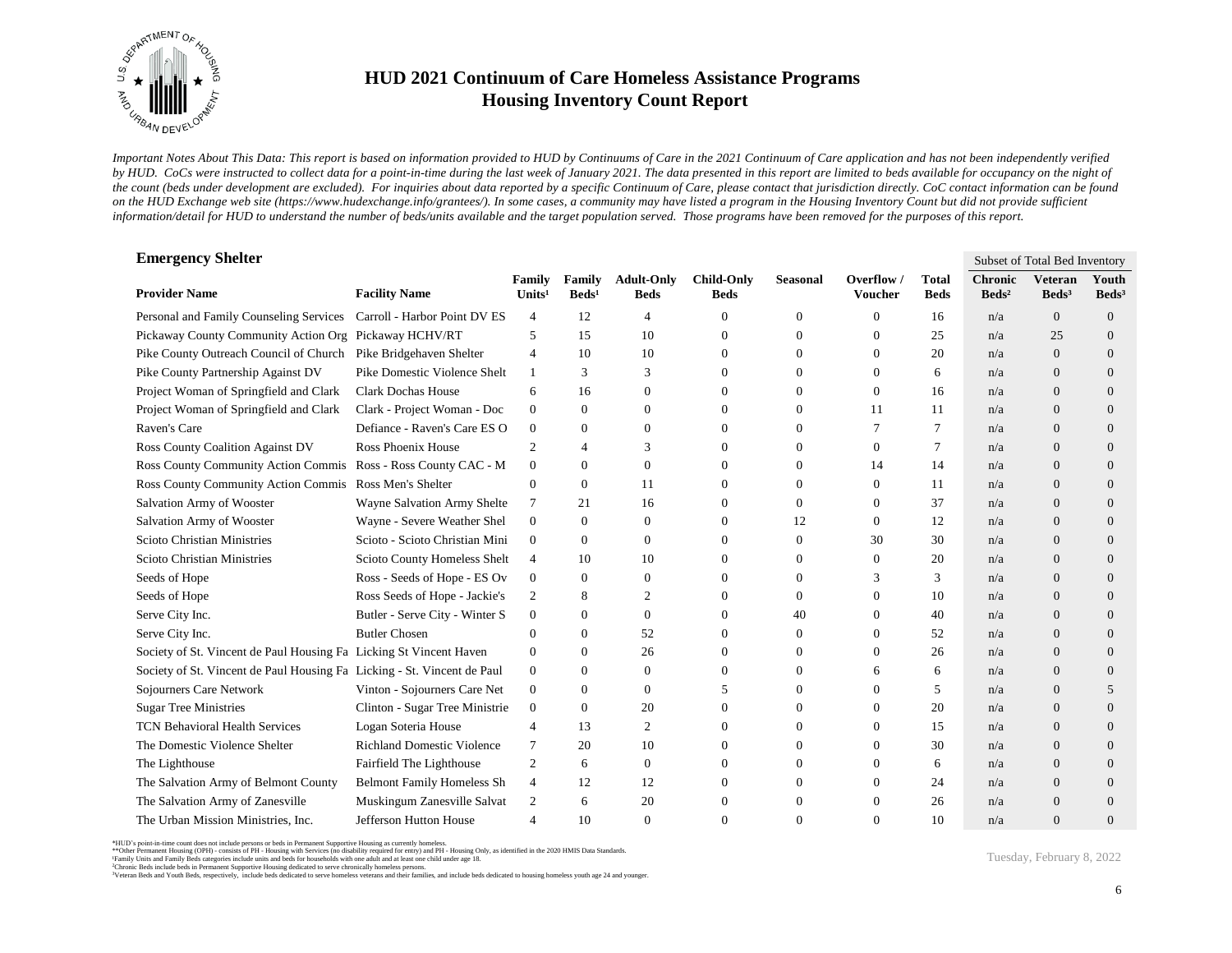

*Important Notes About This Data: This report is based on information provided to HUD by Continuums of Care in the 2021 Continuum of Care application and has not been independently verified*  by HUD. CoCs were instructed to collect data for a point-in-time during the last week of January 2021. The data presented in this report are limited to beds available for occupancy on the night of *the count (beds under development are excluded). For inquiries about data reported by a specific Continuum of Care, please contact that jurisdiction directly. CoC contact information can be found*  on the HUD Exchange web site (https://www.hudexchange.info/grantees/). In some cases, a community may have listed a program in the Housing Inventory Count but did not provide sufficient *information/detail for HUD to understand the number of beds/units available and the target population served. Those programs have been removed for the purposes of this report.*

| <b>Emergency Shelter</b>               |                                    |                              |                           |                                  |                                  |                 |                             |                      |                                     | Subset of Total Bed Inventory |                            |
|----------------------------------------|------------------------------------|------------------------------|---------------------------|----------------------------------|----------------------------------|-----------------|-----------------------------|----------------------|-------------------------------------|-------------------------------|----------------------------|
| <b>Provider Name</b>                   | <b>Facility Name</b>               | Family<br>Units <sup>1</sup> | Family<br>$\text{Beds}^1$ | <b>Adult-Only</b><br><b>Beds</b> | <b>Child-Only</b><br><b>Beds</b> | <b>Seasonal</b> | Overflow/<br><b>Voucher</b> | Total<br><b>Beds</b> | <b>Chronic</b><br>Beds <sup>2</sup> | Veteran<br>Beds <sup>3</sup>  | Youth<br>Beds <sup>3</sup> |
| The Urban Mission Ministries, Inc.     | Jefferson - Urban Mission Do       | $\overline{2}$               | 6                         | 20                               | $\Omega$                         | 0               | $\Omega$                    | 26                   | n/a                                 | $\Omega$                      | $\Omega$                   |
| The Urban Mission Ministries, Inc.     | Jefferson War Memorial ES          | 3                            | 8                         | 12                               | $\Omega$                         |                 |                             | 20                   | n/a                                 | $\overline{0}$                | $\Omega$                   |
| The Woodlands                          | Licking New Beginnings             | 5                            | 26                        | 5                                | $\Omega$                         |                 |                             | 31                   | n/a                                 | $\overline{0}$                | $\theta$                   |
| <b>Transitions Domestic Violence</b>   | Muskingum DV Shelter               | $\overline{2}$               | 10                        | $\overline{2}$                   |                                  | 0               |                             | 12                   | n/a                                 | $\overline{0}$                | $\theta$                   |
| Tri-County Help Center Inc.            | <b>Belmont Domestic Violence S</b> | 3                            |                           | $\overline{0}$                   |                                  | 0               |                             |                      | n/a                                 | $\Omega$                      | $\Omega$                   |
| Van Wert Haven of Hope                 | Van Wert - Haven of Hope -         | $\mathbf{0}$                 | $\Omega$                  | 6                                |                                  | 0               | $\Omega$                    | 6                    | n/a                                 | $\Omega$                      | $\Omega$                   |
| Volunteers of America Ohio and Indiana | Erie - VOA of Ohio and India       | $\mathbf{0}$                 | $\Omega$                  | 18                               |                                  | 0               |                             | 18                   | n/a                                 | $\Omega$                      | $\Omega$                   |
| <b>Warren Family Mission</b>           | Trumbull Warren Family Mis         | $\overline{4}$               | 10                        | 40                               |                                  | 0               |                             | 50                   | n/a                                 | $\Omega$                      | $\Omega$                   |
| West Ohio Community Action Partnershi  | Allen - West Ohio CAP - ES         | $\Omega$                     | $\Omega$                  | $\Omega$                         | $\Omega$                         | $\Omega$        | 41                          | 41                   | n/a                                 | $\Omega$                      | $\Omega$                   |
| Winter Sanctuary Emergency Homeless S  | Knox Winter Sanctuary Shelt        | $\overline{0}$               | $\Omega$                  | $\Omega$                         | $\Omega$                         | 30              | $\Omega$                    | 30                   | n/a                                 | $\Omega$                      | $\Omega$                   |
| WomenSafe                              | Geauga WomenSafe                   | 3                            | 15                        | $\overline{2}$                   |                                  | $\Omega$        |                             | 17                   | n/a                                 | $\Omega$                      | $\Omega$                   |
| Wood Salvation Army                    | Wood County Emergency Lo           | $\mathbf{0}$                 | $\Omega$                  | $\Omega$                         |                                  | 0               | ◠                           | 2                    | n/a                                 | $\Omega$                      | $\Omega$                   |
| <b>YWCA Hamilton</b>                   | <b>Butler Dove House</b>           |                              | 17                        | $\Omega$                         | $\Omega$                         | 0               | $\Omega$                    | 17                   | n/a                                 | $\Omega$                      | $\Omega$                   |
| <b>YWCA</b> of Greater Cincinnati      | <b>Clermont House of Peace</b>     | 4                            | 10                        | $\overline{4}$                   | $\Omega$                         | 0               | $\Omega$                    | 14                   | n/a                                 | $\Omega$                      | $\Omega$                   |
| <b>YWCA</b> of Greater Dayton          | Preble Domestic Violence She       | $\overline{c}$               |                           | 7                                | $\Omega$                         | $\Omega$        | $\Omega$                    | 14                   | n/a                                 | $\Omega$                      | $\Omega$                   |
| <b>Total</b>                           |                                    | 377                          | 1146                      | 1269                             | 5                                | 82              | 546                         | 3048                 | n/a                                 | 46                            | 5                          |

\*HUD's point-in-time count does not include persons or beds in Permanent Supportive Housing as currently homeless.<br>\*\*Other Permanent Housing (OPH) - consists of PH - Housing with Services (no disability required for entry)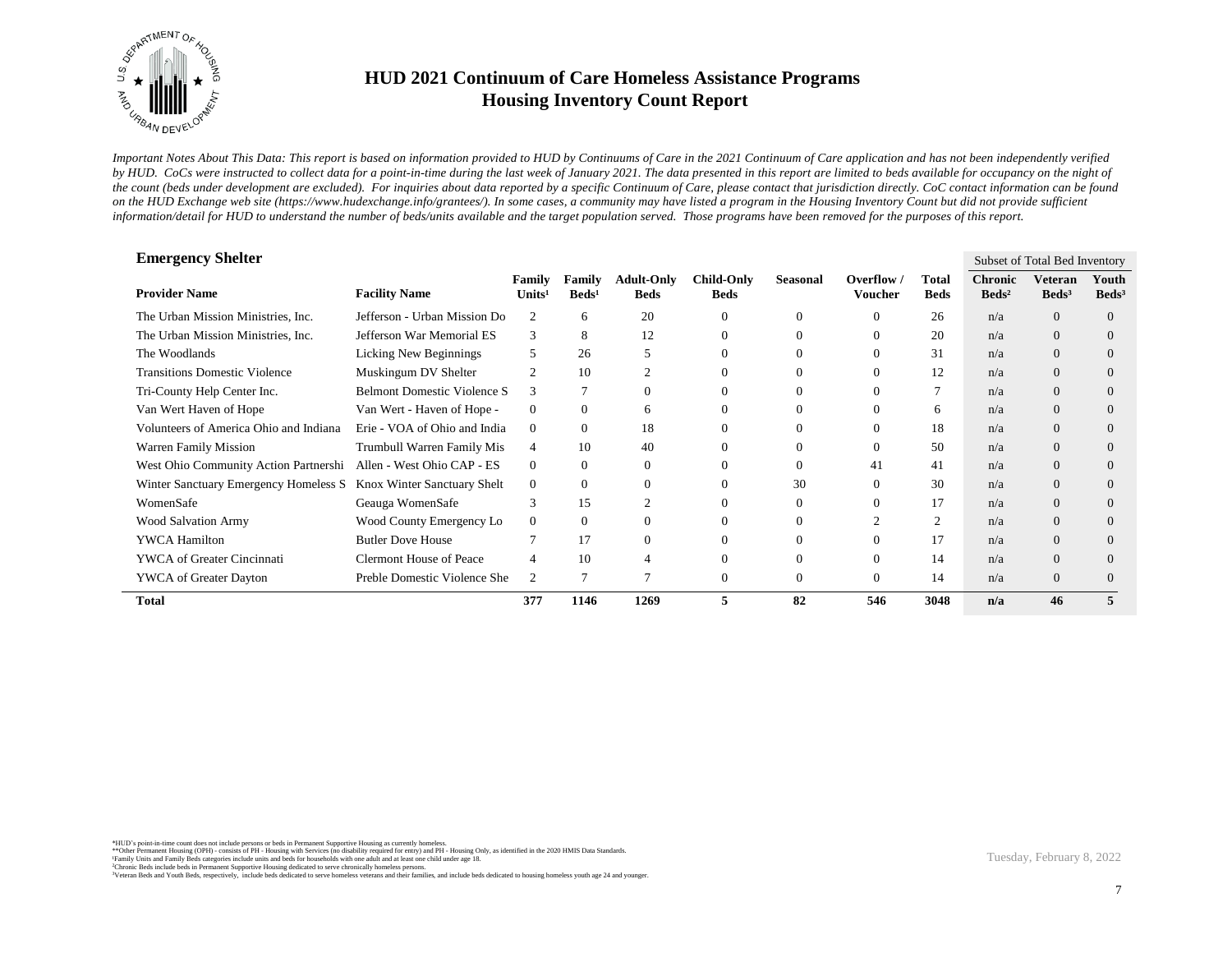

*Important Notes About This Data: This report is based on information provided to HUD by Continuums of Care in the 2021 Continuum of Care application and has not been independently verified*  by HUD. CoCs were instructed to collect data for a point-in-time during the last week of January 2021. The data presented in this report are limited to beds available for occupancy on the night of *the count (beds under development are excluded). For inquiries about data reported by a specific Continuum of Care, please contact that jurisdiction directly. CoC contact information can be found*  on the HUD Exchange web site (https://www.hudexchange.info/grantees/). In some cases, a community may have listed a program in the Housing Inventory Count but did not provide sufficient *information/detail for HUD to understand the number of beds/units available and the target population served. Those programs have been removed for the purposes of this report.*

| <b>Transitional Housing</b>                                           |                               |                              |                           |                                  |                                  |                 |                       |                             |                                     | Subset of Total Bed Inventory       |                          |
|-----------------------------------------------------------------------|-------------------------------|------------------------------|---------------------------|----------------------------------|----------------------------------|-----------------|-----------------------|-----------------------------|-------------------------------------|-------------------------------------|--------------------------|
| <b>Provider Name</b>                                                  | <b>Facility Name</b>          | Family<br>Units <sup>1</sup> | Family<br>$\text{Beds}^1$ | <b>Adult-Only</b><br><b>Beds</b> | <b>Child-Only</b><br><b>Beds</b> | <b>Seasonal</b> | Overflow /<br>Voucher | <b>Total</b><br><b>Beds</b> | <b>Chronic</b><br>Beds <sup>2</sup> | <b>Veteran</b><br>Beds <sup>3</sup> | Youth<br>$\text{Beds}^3$ |
| <b>Beatitude House</b>                                                | Ashtabula A Housing of Bless  | 8                            | 21                        | $\overline{2}$                   | 0                                | n/a             | n/a                   | 23                          | n/a                                 | $\overline{0}$                      | $\mathbf{0}$             |
| CAC of Fayette County                                                 | Fayette - CAC of Fayette - Pe | $\overline{4}$               | 12                        | $\mathbf{0}$                     | 0                                | n/a             | n/a                   | 12                          | n/a                                 | $\overline{0}$                      | $\overline{0}$           |
| Catholic Charities Diocese of Toledo                                  | Huron Miriam House            | 5                            | 11                        | $\overline{1}$                   | $\mathbf{0}$                     | n/a             | n/a                   | 12                          | n/a                                 | $\overline{0}$                      | $\overline{0}$           |
| Columbiana - Family Recovery Center                                   | <b>Fleming House</b>          | 8                            | 24                        | 2                                | $\mathbf{0}$                     | n/a             | n/a                   | 26                          | n/a                                 | $\Omega$                            | $\overline{0}$           |
| Concerned Citizens Against Violence Aga                               | <b>Marion Turning Point</b>   | $\theta$                     | $\overline{0}$            | 7                                | $\overline{0}$                   | n/a             | n/a                   | 7                           | n/a                                 | $\overline{0}$                      | $\overline{0}$           |
| Delta Open Door                                                       | Fulton The Open Door          | -1                           | 3                         | $\overline{4}$                   | $\overline{0}$                   | n/a             | n/a                   | 7                           | n/a                                 | $\overline{0}$                      | $\mathbf{0}$             |
| Ecumenical Shelter Network of Lake Cou Lake - Ecumenical Shelter Ne   |                               | $\mathbf{0}$                 | $\overline{0}$            | 3                                | $\overline{0}$                   | n/a             | n/a                   | 3                           | n/a                                 | $\overline{0}$                      | $\overline{0}$           |
| EVE, Incorporated                                                     | Washington - EVE - DV Shelt   | 3                            | 6                         | 3                                | $\overline{0}$                   | n/a             | n/a                   | 9                           | n/a                                 | $\Omega$                            | $\overline{0}$           |
| Family and Community Services, Inc.                                   | Portage Area Transitional Ho  | $\boldsymbol{0}$             | 0                         | 12                               | $\overline{0}$                   | n/a             | n/a                   | 12                          | n/a                                 | $\overline{0}$                      | $\overline{0}$           |
| Family and Community Services, Inc.                                   | Geauga Next Step              | $\mathbf{0}$                 | $\overline{0}$            | 6                                | $\overline{0}$                   | n/a             | n/a                   | 6                           | n/a                                 | $\overline{0}$                      | 6                        |
| Family and Community Services, Inc.                                   | Portage Safe Path             | 11                           | 23                        | $\theta$                         | $\overline{0}$                   | n/a             | n/a                   | 23                          | n/a                                 | $\overline{0}$                      | $\overline{0}$           |
| Family and Community Services, Inc.                                   | Lorain Valor Home - GPD       | $\overline{0}$               | $\Omega$                  | 30                               | $\overline{0}$                   | n/a             | n/a                   | 30                          | n/a                                 | 30                                  | $\overline{0}$           |
| Family and Community Services, Inc.                                   | Portage GPD - Freedom Hous    | $\boldsymbol{0}$             | 0                         | 14                               | $\overline{0}$                   | n/a             | n/a                   | 14                          | n/a                                 | 14                                  | $\overline{0}$           |
| Family and Community Services, Inc.                                   | Portage Area Transitional Ho  | 6                            | 15                        | $\boldsymbol{0}$                 | $\overline{0}$                   | n/a             | n/a                   | 15                          | n/a                                 | $\overline{0}$                      | $\overline{0}$           |
| Family Violence Prevention Center of Gre Greene Supportive Opportunit |                               | $\tau$                       | 19                        | 6                                | 0                                | n/a             | n/a                   | 25                          | n/a                                 | $\overline{0}$                      | $\overline{0}$           |
| Findlay Hope House for the Homeless, Inc Hancock - Hope House         |                               | 5                            | 13                        | $\overline{4}$                   | $\mathbf{0}$                     | n/a             | n/a                   | 17                          | n/a                                 | $\overline{0}$                      | $\overline{0}$           |
| Interfaith Hospitality Network of Springfi Clark Transitional Housing |                               | $\overline{4}$               | 8                         | 16                               | $\Omega$                         | n/a             | n/a                   | 24                          | n/a                                 | $\Omega$                            | $\overline{0}$           |
| Ironton Lawrence County Area CAO, Inc. Lawrence County One-Stop T     |                               | 10                           | 30                        | 10                               | $\overline{0}$                   | n/a             | n/a                   | 40                          | n/a                                 | $\overline{0}$                      | $\overline{0}$           |
| Licking County Coalition for Housing                                  | Licking LCCH Transitional H   | 17                           | 50                        | 19                               | 0                                | n/a             | n/a                   | 69                          | n/a                                 | $\boldsymbol{0}$                    | $\mathbf{0}$             |
| Licking/Knox Goodwill Industries                                      | Licking GPD                   | $\boldsymbol{0}$             | $\overline{0}$            | 5                                | $\overline{0}$                   | n/a             | n/a                   | 5                           | n/a                                 | 5                                   | $\overline{0}$           |
| LSS Faith Mission of Fairfield County                                 | Fairfield ADAMH Housing Pr    | $\boldsymbol{0}$             | $\overline{0}$            | 6                                | $\mathbf{0}$                     | n/a             | n/a                   | 6                           | n/a                                 | $\overline{0}$                      | $\overline{0}$           |
| LSS Faith Mission of Fairfield County                                 | Fairfield Art Keifer Veterans | $\mathbf{0}$                 | 0                         | 16                               | $\mathbf{0}$                     | n/a             | n/a                   | 16                          | n/a                                 | 16                                  | $\overline{0}$           |
| Miami Valley Community Action Partner                                 | Greene Harding Place Transiti | $\mathbf{0}$                 | $\overline{0}$            | 17                               | $\overline{0}$                   | n/a             | n/a                   | 17                          | n/a                                 | $\overline{0}$                      | $\mathbf{0}$             |
| Miami Valley Community Action Partner Greene Donnellan Shelter        |                               | 7                            | 21                        | $\overline{0}$                   | $\overline{0}$                   | n/a             | n/a                   | 21                          | n/a                                 | $\overline{0}$                      | $\overline{0}$           |
| New Housing Ohio, Inc.                                                | Seneca Morrison House         | $\overline{4}$               | 11                        | 6                                | $\overline{0}$                   | n/a             | n/a                   | 17                          | n/a                                 | $\overline{0}$                      | $\overline{0}$           |
| Ottawa County Transitional Housing, Inc. Ottawa Ruth Ann's House      |                               | 1                            | 4                         | $\overline{4}$                   | $\mathbf{0}$                     | n/a             | n/a                   | 8                           | n/a                                 | $\overline{0}$                      | $\overline{0}$           |
| Pickaway - Haven House                                                | Pickaway Haven House Supp     | $\boldsymbol{0}$             | $\overline{0}$            | 25                               | $\overline{0}$                   | n/a             | n/a                   | 25                          | n/a                                 | $\overline{0}$                      | $\overline{0}$           |
| Pickaway County Community Action Org Pickaway GPD                     |                               | $\theta$                     | $\Omega$                  | 6                                | $\Omega$                         | n/a             | n/a                   | 6                           | n/a                                 | 6                                   | $\overline{0}$           |

<sup>\*</sup>HUD's point-in-time count does not include persons or beds in Permanent Supportive Housing as currently homeless.<br>\*\*Other Permanent Housing (OPH) - consists of PH - Housing with Services (no disability required for entry)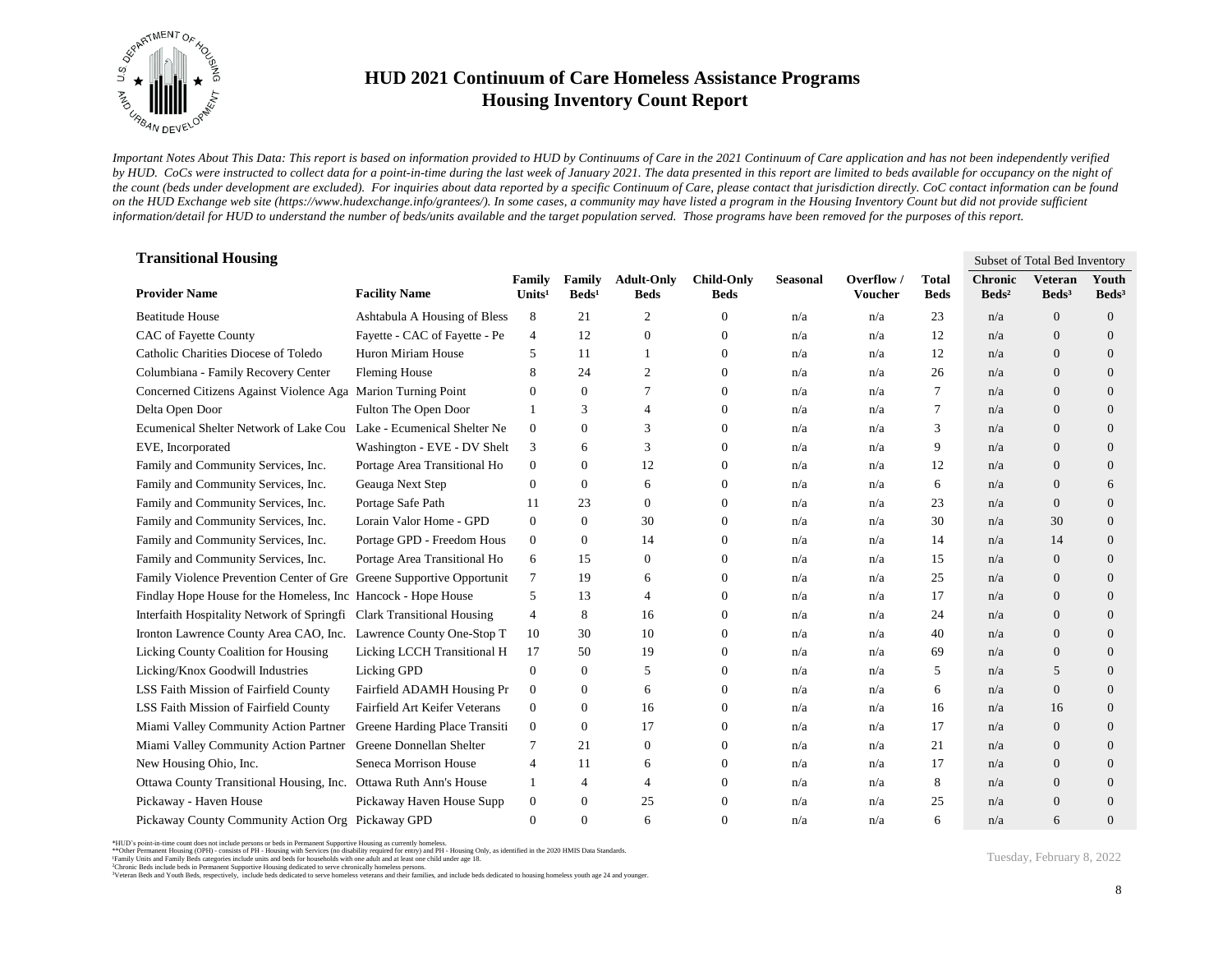

*Important Notes About This Data: This report is based on information provided to HUD by Continuums of Care in the 2021 Continuum of Care application and has not been independently verified*  by HUD. CoCs were instructed to collect data for a point-in-time during the last week of January 2021. The data presented in this report are limited to beds available for occupancy on the night of *the count (beds under development are excluded). For inquiries about data reported by a specific Continuum of Care, please contact that jurisdiction directly. CoC contact information can be found*  on the HUD Exchange web site (https://www.hudexchange.info/grantees/). In some cases, a community may have listed a program in the Housing Inventory Count but did not provide sufficient *information/detail for HUD to understand the number of beds/units available and the target population served. Those programs have been removed for the purposes of this report.*

| <b>Transitional Housing</b>            |                                |                              |                           |                                  |                                  |          |                                       |                      |                                     | Subset of Total Bed Inventory |                            |
|----------------------------------------|--------------------------------|------------------------------|---------------------------|----------------------------------|----------------------------------|----------|---------------------------------------|----------------------|-------------------------------------|-------------------------------|----------------------------|
| <b>Provider Name</b>                   | <b>Facility Name</b>           | Family<br>Units <sup>1</sup> | Family<br>$\text{Beds}^1$ | <b>Adult-Only</b><br><b>Beds</b> | <b>Child-Only</b><br><b>Beds</b> | Seasonal | Overflow $\sqrt{ }$<br><b>Voucher</b> | Total<br><b>Beds</b> | <b>Chronic</b><br>Beds <sup>2</sup> | Veteran<br>Beds <sup>3</sup>  | Youth<br>Beds <sup>3</sup> |
| Project Woman of Springfield and Clark | Clark Chrysalis Transitional P | $\overline{c}$               |                           | 3                                | $\theta$                         | n/a      | n/a                                   | 10                   | n/a                                 | $\overline{0}$                | $\overline{0}$             |
| Samaritan Center                       | Guernsey Chestnut Street Tra   | $\overline{c}$               | 10                        | $\theta$                         | $\theta$                         | n/a      | n/a                                   | 10                   | n/a                                 | $\overline{0}$                | $\overline{0}$             |
| Sojourners Care Network                | Vinton - Sojourners Care Net   |                              | 3                         | 3                                | $\theta$                         | n/a      | n/a                                   | 6                    | n/a                                 | $\overline{0}$                | 6                          |
| Sojourners Care Network                | Vinton - Sojourners Care Net   | 4                            | 12                        | 12                               | $\Omega$                         | n/a      | n/a                                   | 24                   | n/a                                 | $\overline{0}$                | 24                         |
| Sojourners Care Network                | Vinton Sojourners Care Netw    |                              | 2                         | $\overline{4}$                   | $\Omega$                         | n/a      | n/a                                   | 6                    | n/a                                 | $\overline{0}$                | 6                          |
| Sojourners Care Network                | Vinton - Sojourners Care Net   | $\overline{0}$               | $\Omega$                  | 8                                | 4                                | n/a      | n/a                                   | 12                   | n/a                                 | $\overline{0}$                | 12                         |
| Someplace Safe                         | Trumbull Someplace Safe - T    | 7                            | 21                        | $\mathbf{0}$                     | $\Omega$                         | n/a      | n/a                                   | 21                   | n/a                                 | $\overline{0}$                | $\overline{0}$             |
| Volunteers of America Ohio and Indiana | Erie Crossroads Supportive H   | 6                            | 16                        | 24                               | $\Omega$                         | n/a      | n/a                                   | 40                   | n/a                                 | $\overline{0}$                | $\overline{0}$             |
| Volunteers of America Ohio and Indiana | Erie Crossroads Supportive H   | $\overline{0}$               | $\overline{0}$            | 8                                | $\Omega$                         | n/a      | n/a                                   | 8                    | n/a                                 | 8                             | $\Omega$                   |
| <b>Warren Family Mission</b>           | Trumbull Hannah House          | 5.                           | 10                        | $\overline{2}$                   | $\Omega$                         | n/a      | n/a                                   | 12                   | n/a                                 | $\overline{0}$                | $\overline{0}$             |
| Warren Metropolitan Housing Authority  | <b>Warren Transitions</b>      | 52                           | 150                       | $\theta$                         | $\Omega$                         | n/a      | n/a                                   | 150                  | n/a                                 | $\overline{0}$                | $\overline{0}$             |
| YWCA of Elyria                         | Lorain Women's Campus Proj     | $\overline{2}$               |                           | 12                               | $\Omega$                         | n/a      | n/a                                   | 19                   | n/a                                 | $\overline{0}$                | $\overline{0}$             |
| <b>YWCA</b> of Greater Cincinnati      | Clermont - YWCA of Greater     | $\overline{c}$               | 5                         | $\boldsymbol{0}$                 | $\overline{0}$                   | n/a      | n/a                                   | 5                    | n/a                                 | $\overline{0}$                | $\overline{0}$             |
| <b>YWCA</b> of Greater Dayton          | Preble - YWCA of Greater Da    | 7                            | 26                        | 3                                | $\overline{0}$                   | n/a      | n/a                                   | 29                   | n/a                                 | $\overline{0}$                | $\Omega$                   |
| <b>Total</b>                           |                                | 192                          | 540                       | 303                              | $\overline{\mathbf{4}}$          | n/a      | n/a                                   | 847                  | n/a                                 | 79                            | 54                         |

\*HUD's point-in-time count does not include persons or beds in Permanent Supportive Housing as currently homeless.<br>\*\*Other Permanent Housing (OPH) - consists of PH - Housing with Services (no disability required for entry)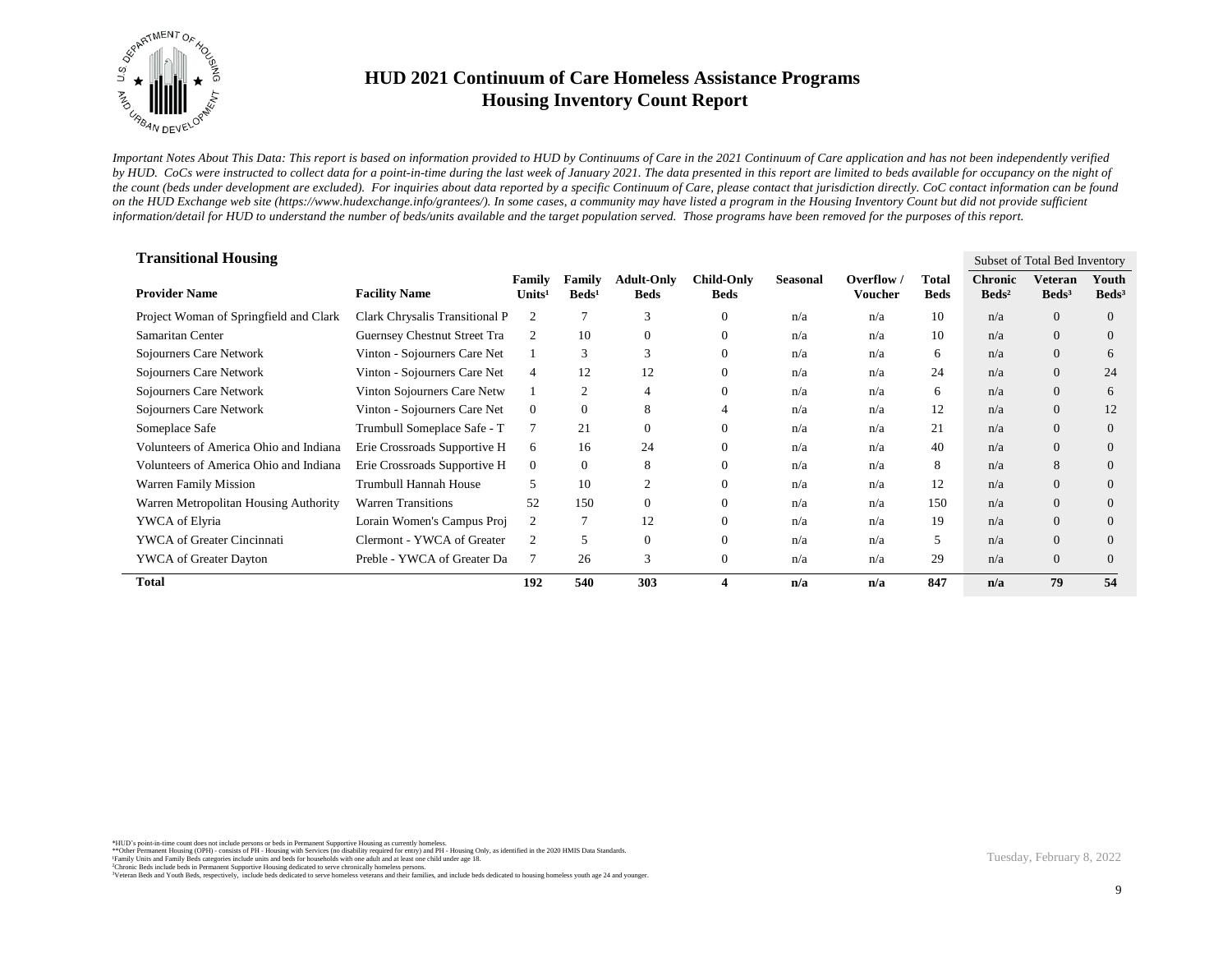

*Important Notes About This Data: This report is based on information provided to HUD by Continuums of Care in the 2021 Continuum of Care application and has not been independently verified*  by HUD. CoCs were instructed to collect data for a point-in-time during the last week of January 2021. The data presented in this report are limited to beds available for occupancy on the night of *the count (beds under development are excluded). For inquiries about data reported by a specific Continuum of Care, please contact that jurisdiction directly. CoC contact information can be found*  on the HUD Exchange web site (https://www.hudexchange.info/grantees/). In some cases, a community may have listed a program in the Housing Inventory Count but did not provide sufficient *information/detail for HUD to understand the number of beds/units available and the target population served. Those programs have been removed for the purposes of this report.*

| <b>Permanent Supportive Housing</b>                                | Subset of Total Bed Inventory  |                              |                           |                                  |                                  |                 |                       |                             |                                   |                                     |                          |  |  |  |
|--------------------------------------------------------------------|--------------------------------|------------------------------|---------------------------|----------------------------------|----------------------------------|-----------------|-----------------------|-----------------------------|-----------------------------------|-------------------------------------|--------------------------|--|--|--|
| <b>Provider Name</b>                                               | <b>Facility Name</b>           | Family<br>Units <sup>1</sup> | Family<br>$\text{Beds}^1$ | <b>Adult-Only</b><br><b>Beds</b> | <b>Child-Only</b><br><b>Beds</b> | <b>Seasonal</b> | Overflow /<br>Voucher | <b>Total</b><br><b>Beds</b> | <b>Chronic</b><br>$\text{Beds}^2$ | <b>Veteran</b><br>Beds <sup>3</sup> | Youth<br>$\text{Beds}^3$ |  |  |  |
| <b>Adams MHA</b>                                                   | Adams - Adams MHA - VAS        | -1                           | $\mathfrak{2}$            | $\overline{4}$                   | $\mathbf{0}$                     | n/a             | n/a                   | 6                           | $\overline{0}$                    | 6                                   | $\overline{0}$           |  |  |  |
| Allegheny County MHA                                               | Ashtabula - Allegheny County   | $\boldsymbol{0}$             | $\overline{0}$            | 6                                | $\boldsymbol{0}$                 | n/a             | n/a                   | 6                           | $\theta$                          | 6                                   | $\overline{0}$           |  |  |  |
| Allen Metropolitan Housing Authority                               | Allen Shelter Plus Care Vouc   | 5                            | 16                        | 30                               | $\overline{0}$                   | n/a             | n/a                   | 46                          | $\Omega$                          | $\Omega$                            | $\overline{0}$           |  |  |  |
| Appleseed Community Mental Health Ce                               | <b>Ashland Beginning Anew</b>  | $\mathbf{0}$                 | $\Omega$                  | 10                               | $\mathbf{0}$                     | n/a             | n/a                   | 10                          | 10                                | $\Omega$                            | $\overline{0}$           |  |  |  |
| Ashtabula County Mental Health and Rec Ashtabula MHRSB SPC Vou     |                                | $\overline{0}$               | $\Omega$                  | 69                               | $\overline{0}$                   | n/a             | n/a                   | 69                          | 69                                | $\Omega$                            | $\Omega$                 |  |  |  |
| Ashtabula MHA                                                      | Ashtabula VASH                 | 3                            | 9                         | 12                               | $\mathbf{0}$                     | n/a             | n/a                   | 21                          | $\theta$                          | 21                                  | $\overline{0}$           |  |  |  |
| Athens MHA                                                         | Athens VASH                    | 10                           | 25                        | 25                               | $\mathbf{0}$                     | n/a             | n/a                   | 50                          | $\mathbf{0}$                      | 50                                  | $\overline{0}$           |  |  |  |
| Athens MHA                                                         | Athens Shelter Plus Care       | 23                           | 50                        | 50                               | $\overline{0}$                   | n/a             | n/a                   | 100                         | 84                                | $\overline{0}$                      | $\overline{0}$           |  |  |  |
| Athens MHA                                                         | Athens Serenity Village SAM    | $\mathbf{0}$                 | $\overline{0}$            | 5                                | $\mathbf{0}$                     | n/a             | n/a                   | 5                           | 5                                 | $\Omega$                            | $\overline{0}$           |  |  |  |
| <b>Butler County Board of Commissioners</b>                        | Butler SPC                     | 8                            | 24                        | 60                               | $\mathbf{0}$                     | n/a             | n/a                   | 84                          | 84                                | $\overline{0}$                      | $\overline{0}$           |  |  |  |
| <b>Butler MHA</b>                                                  | Butler - Butler MHA - VASH     | 5                            | 12                        | 20                               | $\mathbf{0}$                     | n/a             | n/a                   | 32                          | $\mathbf{0}$                      | 32                                  | $\overline{0}$           |  |  |  |
| Center for Individual and Family Services                          | Richland - Next Step - PSH     | $\overline{0}$               | $\overline{0}$            | 14                               | $\overline{0}$                   | n/a             | n/a                   | 14                          | 14                                | $\overline{0}$                      | $\overline{0}$           |  |  |  |
| City of Marietta, Ohio                                             | Washington Marietta Washin     | $\boldsymbol{0}$             | 0                         | 6                                | $\mathbf{0}$                     | n/a             | n/a                   | 6                           | 6                                 | $\overline{0}$                      | $\overline{0}$           |  |  |  |
| City of Springfield, Ohio                                          | Clark - St. Vincent de Paul SP | 4                            | 8                         | $\boldsymbol{0}$                 | 0                                | n/a             | n/a                   | 8                           | 8                                 | $\overline{0}$                      | $\overline{0}$           |  |  |  |
| City of Springfield, Ohio                                          | Clark Springfield Shelter Plus | 4                            | 14                        | 15                               | $\Omega$                         | n/a             | n/a                   | 29                          | $\Omega$                          | $\Omega$                            | $\overline{0}$           |  |  |  |
| <b>Clermont MHA</b>                                                | <b>Clermont VASH</b>           | 10                           | 30                        | 30                               | $\mathbf{0}$                     | n/a             | n/a                   | 60                          | $\theta$                          | 60                                  | $\overline{0}$           |  |  |  |
| Clinton MHA                                                        | Clinton - Clinton MHA - VA     | 1                            | 2                         | $\overline{4}$                   | $\overline{0}$                   | n/a             | n/a                   | 6                           | $\mathbf{0}$                      | 6                                   | $\overline{0}$           |  |  |  |
| <b>Coleman Professional Services</b>                               | Jefferson - Coleman Professio  | $\overline{0}$               | $\overline{0}$            | 10                               | $\mathbf{0}$                     | n/a             | n/a                   | 10                          | 10                                | $\overline{0}$                      | $\overline{0}$           |  |  |  |
| <b>Coleman Professional Services</b>                               | Jefferson County Shelter Plus  | 34                           | 86                        | 31                               | $\mathbf{0}$                     | n/a             | n/a                   | 117                         | $\mathbf{0}$                      | $\overline{0}$                      | $\overline{0}$           |  |  |  |
| <b>Coleman Professional Services</b>                               | Portage Coleman PSH            | $\mathbf{0}$                 | $\overline{0}$            | 37                               | $\overline{0}$                   | n/a             | n/a                   | 37                          | $\theta$                          | $\Omega$                            | $\overline{0}$           |  |  |  |
| Columbiana County Mental Health Clinic Columbiana Adult/Young Ad   |                                | $\boldsymbol{0}$             | $\overline{0}$            | 18                               | $\mathbf{0}$                     | n/a             | n/a                   | 18                          | $\theta$                          | $\Omega$                            | $\Omega$                 |  |  |  |
| Columbiana County Mental Health Clinic Columbiana Hornsby House P  |                                | $\boldsymbol{0}$             | $\overline{0}$            | 8                                | $\mathbf{0}$                     | n/a             | n/a                   | 8                           | 8                                 | $\overline{0}$                      | $\overline{0}$           |  |  |  |
| Columbiana County Mental Health Clinic Columbiana Permanent Housi  |                                | 1                            | 2                         | 8                                | $\mathbf{0}$                     | n/a             | n/a                   | 10                          | 10                                | $\overline{0}$                      | $\overline{0}$           |  |  |  |
| Columbiana Metropolitan Housing Autho Columbiana Free Choice II: T |                                | $\mathbf{0}$                 | $\overline{0}$            | 6                                | $\theta$                         | n/a             | n/a                   | 6                           | 6                                 | $\overline{0}$                      | $\overline{0}$           |  |  |  |
| Columbiana Metropolitan Housing Autho Columbiana - Columbiana M    |                                | 1                            | 2                         | $\overline{4}$                   | $\mathbf{0}$                     | n/a             | n/a                   | 6                           | $\theta$                          | 6                                   | $\overline{0}$           |  |  |  |
| Columbiana Metropolitan Housing Autho Columbiana MHA Shelter +     |                                | 6                            | 16                        | 61                               | $\mathbf{0}$                     | n/a             | n/a                   | 77                          | 77                                | $\overline{0}$                      | $\overline{0}$           |  |  |  |
| <b>Columbus MHA</b>                                                | Franklin - Columbus MHA -      | $\mathbf{0}$                 | $\overline{0}$            | 13                               | $\Omega$                         | n/a             | n/a                   | 13                          | $\Omega$                          | 13                                  | $\Omega$                 |  |  |  |
| Community Action Commission of Fayett Fayette CAC Permanent Supp   |                                |                              | 3                         | 13                               | $\Omega$                         | n/a             | n/a                   | 16                          | 16                                | $\Omega$                            | $\overline{0}$           |  |  |  |

<sup>\*</sup>HUD's point-in-time count does not include persons or beds in Permanent Supportive Housing as currently homeless.<br>\*\*Other Permanent Housing (OPH) - consists of PH - Housing with Services (no disability required for entry)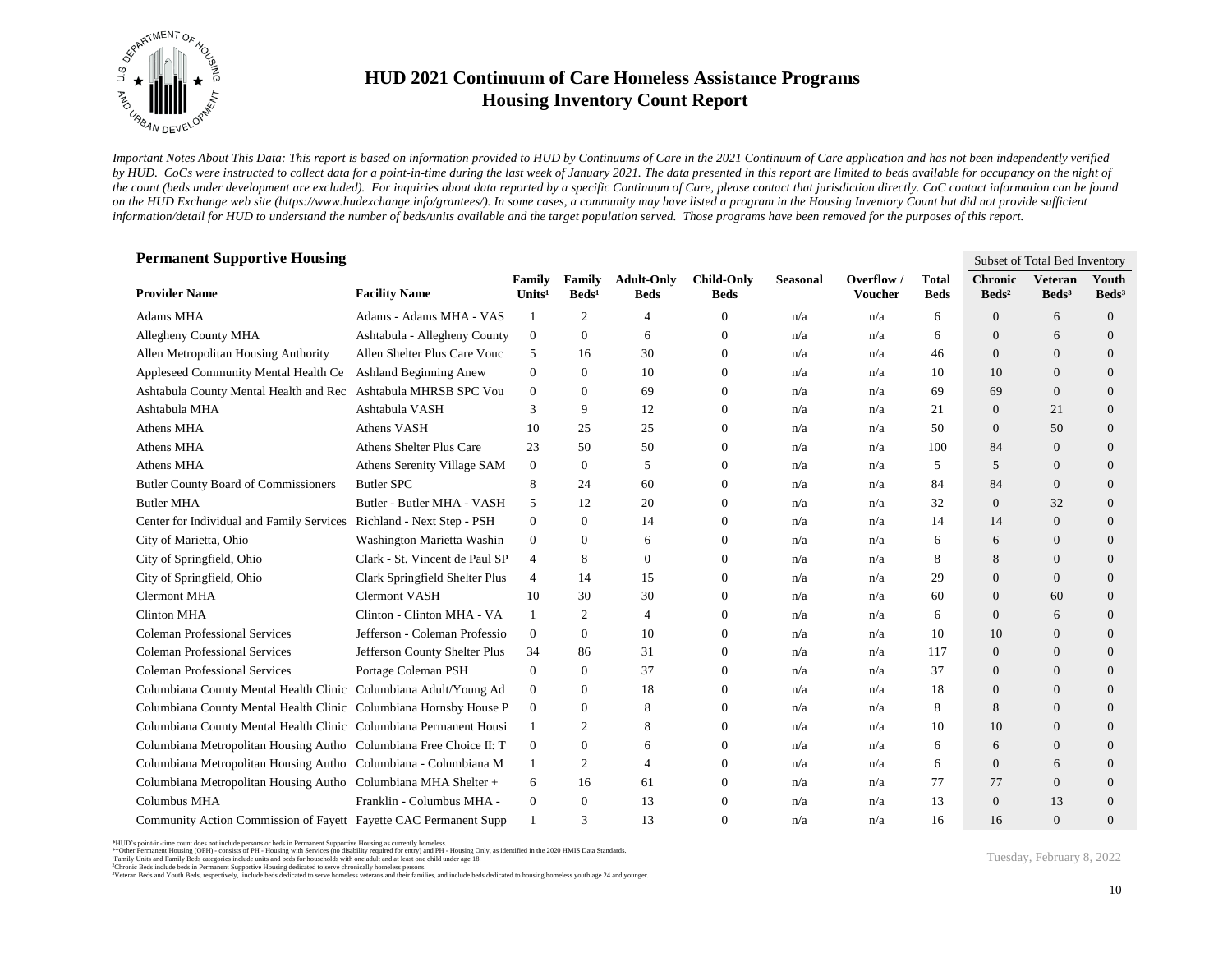

*Important Notes About This Data: This report is based on information provided to HUD by Continuums of Care in the 2021 Continuum of Care application and has not been independently verified*  by HUD. CoCs were instructed to collect data for a point-in-time during the last week of January 2021. The data presented in this report are limited to beds available for occupancy on the night of *the count (beds under development are excluded). For inquiries about data reported by a specific Continuum of Care, please contact that jurisdiction directly. CoC contact information can be found*  on the HUD Exchange web site (https://www.hudexchange.info/grantees/). In some cases, a community may have listed a program in the Housing Inventory Count but did not provide sufficient *information/detail for HUD to understand the number of beds/units available and the target population served. Those programs have been removed for the purposes of this report.*

| <b>Permanent Supportive Housing</b>                                 | Subset of Total Bed Inventory<br><b>Chronic</b><br><b>Adult-Only</b><br><b>Child-Only</b><br>Overflow /<br><b>Veteran</b><br>Youth<br>Family<br>Family<br><b>Seasonal</b><br><b>Total</b> |                    |                  |                |                  |     |         |                |                 |                   |                   |  |  |  |
|---------------------------------------------------------------------|-------------------------------------------------------------------------------------------------------------------------------------------------------------------------------------------|--------------------|------------------|----------------|------------------|-----|---------|----------------|-----------------|-------------------|-------------------|--|--|--|
| <b>Provider Name</b>                                                | <b>Facility Name</b>                                                                                                                                                                      | Units <sup>1</sup> | $\text{Beds}^1$  | <b>Beds</b>    | <b>Beds</b>      |     | Voucher | <b>Beds</b>    | $\text{Beds}^2$ | Beds <sup>3</sup> | Beds <sup>3</sup> |  |  |  |
| Community Action Commission of Fayett Fayette County Community A    |                                                                                                                                                                                           | $\boldsymbol{0}$   | 0                | 18             | 0                | n/a | n/a     | 18             | 18              | $\overline{0}$    | $\overline{0}$    |  |  |  |
| Community Action Commission of Fayett Fayette - CAC of Fayette Cou  |                                                                                                                                                                                           | 8                  | 26               | $\overline{0}$ | $\mathbf{0}$     | n/a | n/a     | 26             | 26              | $\Omega$          | 26                |  |  |  |
| Community Action Commission of Fayett Fayette Inn                   |                                                                                                                                                                                           | $\overline{0}$     | $\overline{0}$   | 17             | $\overline{0}$   | n/a | n/a     | 17             | 17              | $\overline{0}$    | $\mathbf{0}$      |  |  |  |
| Community Action Program Commission Fairfield Pearl House           |                                                                                                                                                                                           | $\overline{4}$     | 13               | $\mathbf{0}$   | $\mathbf{0}$     | n/a | n/a     | 13             | 13              | $\overline{0}$    | $\mathbf{0}$      |  |  |  |
| Community Action Program Commission Fairfield Rutherford House      |                                                                                                                                                                                           | 10                 | 40               | 6              | $\mathbf{0}$     | n/a | n/a     | 46             | 46              | $\overline{0}$    | $\overline{0}$    |  |  |  |
| Darke MHA                                                           | Darke VASH                                                                                                                                                                                | -1                 | 2                | 14             | $\mathbf{0}$     | n/a | n/a     | 16             | $\overline{0}$  | 16                | $\overline{0}$    |  |  |  |
| Dayton MHA                                                          | Montgomery - Dayton MHA -                                                                                                                                                                 | $\mathbf{0}$       | $\boldsymbol{0}$ | 12             | 0                | n/a | n/a     | 12             | $\mathbf{0}$    | 12                | $\overline{0}$    |  |  |  |
| Erie MHA                                                            | Erie - Erie MHA - VASH                                                                                                                                                                    | 3                  | 8                | 12             | $\mathbf{0}$     | n/a | n/a     | 20             | $\theta$        | 20                | $\overline{0}$    |  |  |  |
| Fairfield Metropolitan Housing Authority                            | Fairfield VASH                                                                                                                                                                            | 8                  | 18               | 53             | $\mathbf{0}$     | n/a | n/a     | 71             | $\theta$        | 71                | $\overline{0}$    |  |  |  |
| Family Abuse Shelter of Miami County In Miami County SPC            |                                                                                                                                                                                           |                    | 2                | 6              | $\mathbf{0}$     | n/a | n/a     | 8              | 8               | $\overline{0}$    | $\overline{0}$    |  |  |  |
| Family and Community Services, Inc.                                 | Lorain - G Street PSH                                                                                                                                                                     | $\mathbf{0}$       | $\overline{0}$   | 3              | $\mathbf{0}$     | n/a | n/a     | 3              | $\mathbf{0}$    | 3                 | $\mathbf{0}$      |  |  |  |
| Family and Community Services, Inc.                                 | Portage - Reed Home for Vete                                                                                                                                                              | $\mathbf{0}$       | $\overline{0}$   | $\overline{4}$ | 0                | n/a | n/a     | 4              | $\overline{0}$  | $\overline{4}$    | $\overline{0}$    |  |  |  |
| Family and Community Services, Inc.                                 | Portage Liberty PSH                                                                                                                                                                       | $\overline{0}$     | 0                |                | $\mathbf{0}$     | n/a | n/a     | 1              | $\overline{0}$  | 1                 | $\overline{0}$    |  |  |  |
| Family and Community Services, Inc.                                 | Portage ISPP                                                                                                                                                                              | 15                 | 35               | 3              | $\boldsymbol{0}$ | n/a | n/a     | 38             | 38              | $\overline{0}$    | $\overline{0}$    |  |  |  |
| Family and Community Services, Inc.                                 | Portage Ravenna PSH for Vet                                                                                                                                                               | $\overline{0}$     | $\overline{0}$   | $\overline{4}$ | $\Omega$         | n/a | n/a     | $\overline{4}$ | $\overline{4}$  | $\overline{4}$    | $\overline{0}$    |  |  |  |
| <b>Fayette Metropolitan Housing Authority</b>                       | <b>Fayette Shelter Plus Care</b>                                                                                                                                                          | $\mathbf{0}$       | $\overline{0}$   | 10             | $\mathbf{0}$     | n/a | n/a     | 10             | 10              | $\overline{0}$    | $\overline{0}$    |  |  |  |
| Findlay Hope House for the Homeless, Inc Hancock Able Housing       |                                                                                                                                                                                           | 12                 | 30               | 8              | $\overline{0}$   | n/a | n/a     | 38             | $\theta$        | $\overline{0}$    | $\mathbf{0}$      |  |  |  |
| Geauga County Board of Mental Health & Geauga SPC Geauga County     |                                                                                                                                                                                           | $\overline{2}$     | 6                | 15             | $\overline{0}$   | n/a | n/a     | 21             | $\theta$        | $\overline{0}$    | $\overline{0}$    |  |  |  |
| Geauga County Board of Mental Health & Geauga Permanent Supportiv   |                                                                                                                                                                                           | 3                  | 8                | 9              | $\overline{0}$   | n/a | n/a     | 17             | $\theta$        | $\overline{0}$    | $\overline{0}$    |  |  |  |
| Great Lakes Community Action Partnersh Sandusky Permanent Supporti  |                                                                                                                                                                                           | 16                 | 38               | 8              | $\overline{0}$   | n/a | n/a     | 46             | $\theta$        | $\overline{0}$    | $\overline{0}$    |  |  |  |
| Great Lakes Community Action Partnersh Sandusky GLCAP Homenet P     |                                                                                                                                                                                           | 53                 | 113              | 34             | $\mathbf{0}$     | n/a | n/a     | 147            | $\theta$        | $\overline{0}$    | $\overline{0}$    |  |  |  |
| Greater Cincinnati Behavioral Health Ser Clermont Counseling Center |                                                                                                                                                                                           | 2                  | 8                | 17             | $\Omega$         | n/a | n/a     | 25             | 25              | $\Omega$          | $\overline{0}$    |  |  |  |
| HM Housing Development Corp.                                        | Lorain Faith House - PSH                                                                                                                                                                  | 8                  | 29               | $\mathbf{0}$   | $\overline{0}$   | n/a | n/a     | 29             | 29              | $\overline{0}$    | $\mathbf{0}$      |  |  |  |
| HM Housing Development Corp.                                        | Lorain Faith House II                                                                                                                                                                     | 8                  | 23               | $\mathbf{0}$   | 0                | n/a | n/a     | 23             | 23              | $\overline{0}$    | $\overline{0}$    |  |  |  |
| Hocking Metropolitan Housing Authority                              | Hocking Region 17 Tenant-B                                                                                                                                                                | 32                 | 96               | 53             | $\overline{0}$   | n/a | n/a     | 149            | 149             | $\Omega$          | $\overline{0}$    |  |  |  |
| <b>Hocking Metropolitan Housing Authority</b>                       | <b>Hocking Shelter Plus Care</b>                                                                                                                                                          | 20                 | 46               | 22             | $\overline{0}$   | n/a | n/a     | 68             | 68              | $\overline{0}$    | $\overline{0}$    |  |  |  |
| Housing Solutions of Greene County                                  | Greene Housing Solutions                                                                                                                                                                  | 13                 | 29               | 42             | $\Omega$         | n/a | n/a     | 71             | 71              | $\overline{0}$    | $\overline{0}$    |  |  |  |
| Integrated Services for Behavioral Health                           | Athens Graham Drive Family                                                                                                                                                                | $\overline{4}$     | 12               | $\Omega$       | $\Omega$         | n/a | n/a     | 12             | 12              | $\Omega$          | $\overline{0}$    |  |  |  |

<sup>\*</sup>HUD's point-in-time count does not include persons or beds in Permanent Supportive Housing as currently homeless.<br>\*\*Other Permanent Housing (OPH) - consists of PH - Housing with Services (no disability required for entry)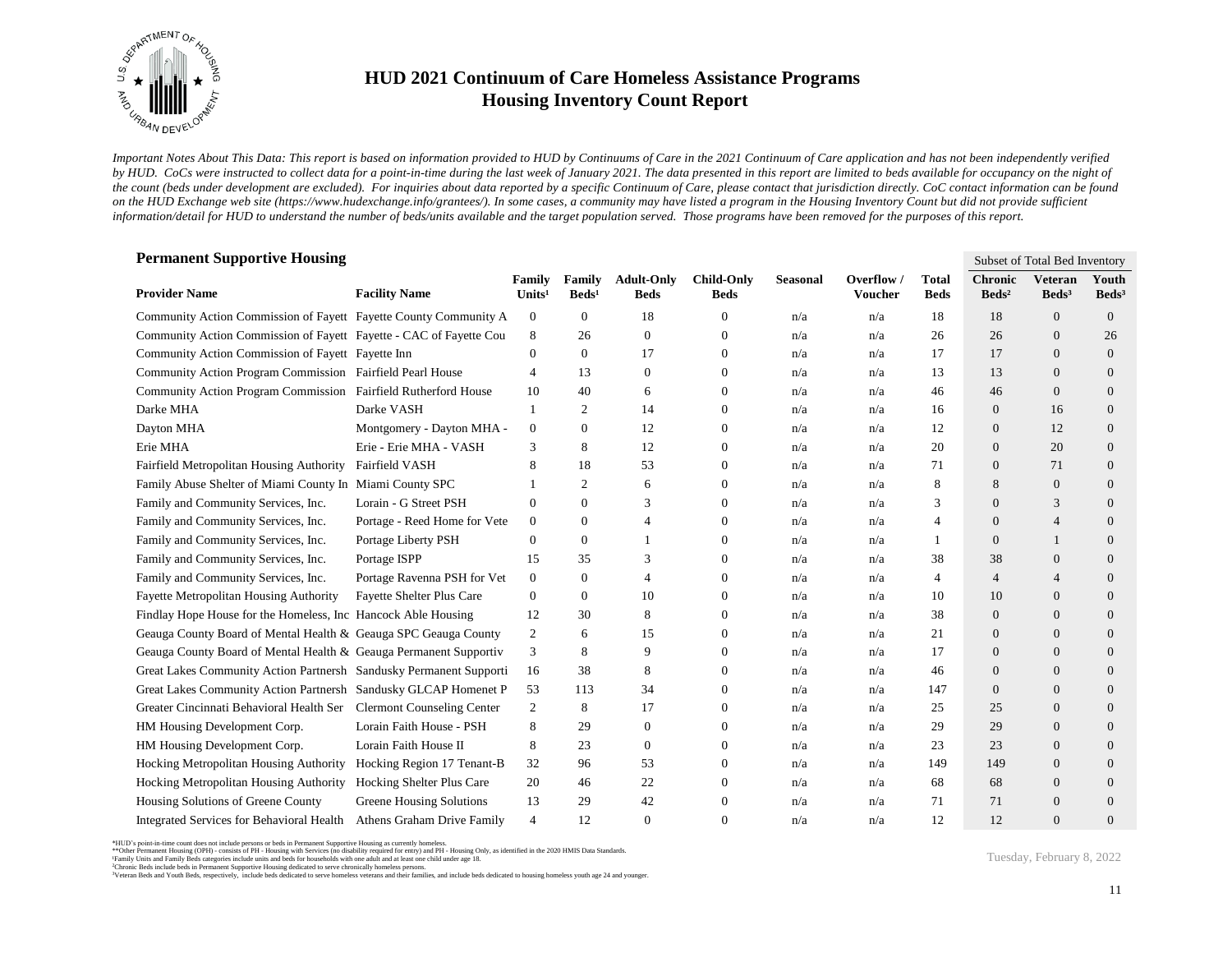

*Important Notes About This Data: This report is based on information provided to HUD by Continuums of Care in the 2021 Continuum of Care application and has not been independently verified*  by HUD. CoCs were instructed to collect data for a point-in-time during the last week of January 2021. The data presented in this report are limited to beds available for occupancy on the night of *the count (beds under development are excluded). For inquiries about data reported by a specific Continuum of Care, please contact that jurisdiction directly. CoC contact information can be found*  on the HUD Exchange web site (https://www.hudexchange.info/grantees/). In some cases, a community may have listed a program in the Housing Inventory Count but did not provide sufficient *information/detail for HUD to understand the number of beds/units available and the target population served. Those programs have been removed for the purposes of this report.*

| <b>Permanent Supportive Housing</b><br>Subset of Total Bed Inventory |                                |                              |                           |                                  |                                  |          |                              |                             |                                   |                                     |                            |  |  |
|----------------------------------------------------------------------|--------------------------------|------------------------------|---------------------------|----------------------------------|----------------------------------|----------|------------------------------|-----------------------------|-----------------------------------|-------------------------------------|----------------------------|--|--|
| <b>Provider Name</b>                                                 | <b>Facility Name</b>           | Family<br>Units <sup>1</sup> | Family<br>$\text{Beds}^1$ | <b>Adult-Only</b><br><b>Beds</b> | <b>Child-Only</b><br><b>Beds</b> | Seasonal | Overflow /<br><b>Voucher</b> | <b>Total</b><br><b>Beds</b> | <b>Chronic</b><br>$\text{Beds}^2$ | <b>Veteran</b><br>Beds <sup>3</sup> | Youth<br>Beds <sup>3</sup> |  |  |
| Integrated Services for Behavioral Health                            | Athens - Integrated Services - | 3                            | 6                         | 6                                | $\theta$                         | n/a      | n/a                          | 12                          | 12                                | $\theta$                            | $\overline{0}$             |  |  |
| Interfaith Hospitality Network of Springfi                           | Clark Permanent Housing wit    | 2                            | $\overline{4}$            | 13                               | 0                                | n/a      | n/a                          | 17                          | $\boldsymbol{0}$                  | $\mathbf{0}$                        | $\theta$                   |  |  |
| Interfaith Hospitality Network of Springfi                           | <b>Clark Mulberry Terrace</b>  | 9                            | 27                        | 29                               | $\mathbf{0}$                     | n/a      | n/a                          | 56                          | 56                                | $\overline{0}$                      | $\theta$                   |  |  |
| Interfaith Hospitality Network of Springfi                           | Clark NSP                      | $\mathfrak{2}$               | 8                         | $\mathbf{0}$                     | $\Omega$                         | n/a      | n/a                          | 8                           | 8                                 | $\overline{0}$                      | $\theta$                   |  |  |
| Jefferson County CAC                                                 | Jefferson Cathedral Apartmen   | $\overline{0}$               | $\mathbf{0}$              | 30                               | $\Omega$                         | n/a      | n/a                          | 30                          | 30                                | $\overline{0}$                      | $\theta$                   |  |  |
| Jefferson County CAC                                                 | Jefferson County CAC - PSH     | 9                            | 33                        | 5                                | 0                                | n/a      | n/a                          | 38                          | 38                                | $\overline{0}$                      | $\theta$                   |  |  |
| Knox Metropolitan Housing Authority                                  | Knox County TRA                | 9                            | 27                        | 9                                | 0                                | n/a      | n/a                          | 36                          | $\mathbf{0}$                      | $\overline{0}$                      | $\mathbf{0}$               |  |  |
| Lake County ADAMHS Board                                             | Lake County ADAMH PSH          | 5                            | 18                        | 10                               | $\mathbf{0}$                     | n/a      | n/a                          | 28                          | 28                                | $\theta$                            | $\mathbf{0}$               |  |  |
| Lake County ADAMHS Board                                             | Lake McKinley Grove SPC        | $\mathbf{0}$                 | $\boldsymbol{0}$          | 14                               | $\overline{0}$                   | n/a      | n/a                          | 14                          | 14                                | $\overline{0}$                      | $\overline{0}$             |  |  |
| Lake County ADAMHS Board                                             | Lake County SPC                | 8                            | 23                        | 61                               | $\theta$                         | n/a      | n/a                          | 84                          | $\mathbf{0}$                      | $\theta$                            | $\overline{0}$             |  |  |
| Lake MHA                                                             | Lake - Lake MHA - VASH         | 2                            | 5                         | 16                               | $\theta$                         | n/a      | n/a                          | 21                          | $\theta$                          | 21                                  | $\overline{0}$             |  |  |
| Lawrence County Port Authority                                       | Lawrence County One-Stop S     | $\mathbf{1}$                 | $\overline{2}$            | 10                               | $\theta$                         | n/a      | n/a                          | 12                          | 12                                | $\mathbf{0}$                        | $\overline{0}$             |  |  |
| Licking Metropolitan Housing Authority                               | Licking - Licking MHA - VA     | $\mathbf{0}$                 | $\boldsymbol{0}$          | 5                                | $\theta$                         | n/a      | n/a                          | 5                           | $\mathbf{0}$                      | 5                                   | $\mathbf{0}$               |  |  |
| Licking Metropolitan Housing Authority                               | Licking Shelter Plus Care      | 12                           | 40                        | 43                               | 0                                | n/a      | n/a                          | 83                          | $\boldsymbol{0}$                  | $\Omega$                            | $\boldsymbol{0}$           |  |  |
| Licking Metropolitan Housing Authority                               | Licking Shelter Plus Care Chr  | $\mathbf{0}$                 | $\boldsymbol{0}$          | 8                                | $\Omega$                         | n/a      | n/a                          | 8                           | 8                                 | $\overline{0}$                      | $\overline{0}$             |  |  |
| Licking Metropolitan Housing Authority                               | Licking Shelter Plus Care Vo   | $\mathbf{0}$                 | $\boldsymbol{0}$          | 10                               | $\theta$                         | n/a      | n/a                          | 10                          | $\mathbf{0}$                      | $\overline{0}$                      | $\overline{0}$             |  |  |
| Logan Mental Health Drug and Alcohol S Logan Madriver/Park Street    |                                | 4                            | 8                         | 5                                | $\theta$                         | n/a      | n/a                          | 13                          | 13                                | $\mathbf{0}$                        | $\overline{0}$             |  |  |
| Logan Mental Health Drug and Alcohol S                               | <b>Logan Family Housing</b>    | 15                           | 52                        | $\boldsymbol{0}$                 | $\theta$                         | n/a      | n/a                          | 52                          | 52                                | $\overline{0}$                      | $\overline{0}$             |  |  |
| Logan Mental Health Drug and Alcohol S Logan/Champaign Housing       |                                | 10                           | 25                        | $\boldsymbol{0}$                 | 0                                | n/a      | n/a                          | 25                          | 25                                | $\overline{0}$                      | $\boldsymbol{0}$           |  |  |
| Lorain County Board of Mental Health                                 | Lorain Shelter Plus Care       | 10                           | 40                        | 55                               | $\mathbf{0}$                     | n/a      | n/a                          | 95                          | 95                                | $\mathbf{0}$                        | $\overline{0}$             |  |  |
| Lorain Metropolitan Housing Authority                                | Lorain - Lorain MHA - VAS      | 40                           | 120                       | 77                               | $\theta$                         | n/a      | n/a                          | 197                         | $\theta$                          | 197                                 | $\overline{0}$             |  |  |
| LSS Faith Mission of Fairfield County                                | Fairfield Fairhaven Place      | $\overline{0}$               | $\mathbf{0}$              | 5                                | $\mathbf{0}$                     | n/a      | n/a                          | 5                           | 5                                 | $\overline{0}$                      | $\overline{0}$             |  |  |
| LSS Faith Mission of Fairfield County                                | Fairfield County Shelter Plus  | $\mathbf{0}$                 | $\mathbf{0}$              | 26                               | 0                                | n/a      | n/a                          | 26                          | 26                                | $\mathbf{0}$                        | $\overline{0}$             |  |  |
| Mansfield Metropolitan Housing Authorit                              | Richland VASH                  | 20                           | 40                        | 55                               | $\theta$                         | n/a      | n/a                          | 95                          | $\theta$                          | 95                                  | $\overline{0}$             |  |  |
| Medina County Alcohol, Drug Addiction                                | Medina Northland II            | $\mathbf{0}$                 | $\boldsymbol{0}$          | 10                               | 0                                | n/a      | n/a                          | 10                          | $\theta$                          | $\mathbf{0}$                        | $\overline{0}$             |  |  |
| Medina Metropolitan Housing Authority                                | Medina County TRA              | 5                            | 12                        | 66                               | 0                                | n/a      | n/a                          | 78                          | 78                                | $\overline{0}$                      | $\overline{0}$             |  |  |
| Mental Health & Recovery Board of Unio Union I'm Home PSH            |                                | $\mathbf{0}$                 | $\mathbf{0}$              | 6                                | 0                                | n/a      | n/a                          | 6                           | 6                                 | $\Omega$                            | $\overline{0}$             |  |  |
| Mental Health & Recovery Board of Unio Union Shelter Plus Care Unio  |                                | $\overline{4}$               | 12                        | $\Omega$                         | $\theta$                         | n/a      | n/a                          | 12                          | 12                                | $\Omega$                            | $\overline{0}$             |  |  |

<sup>\*</sup>HUD's point-in-time count does not include persons or beds in Permanent Supportive Housing as currently homeless.<br>\*\*Other Permanent Housing (OPH) - consists of PH - Housing with Services (no disability required for entry)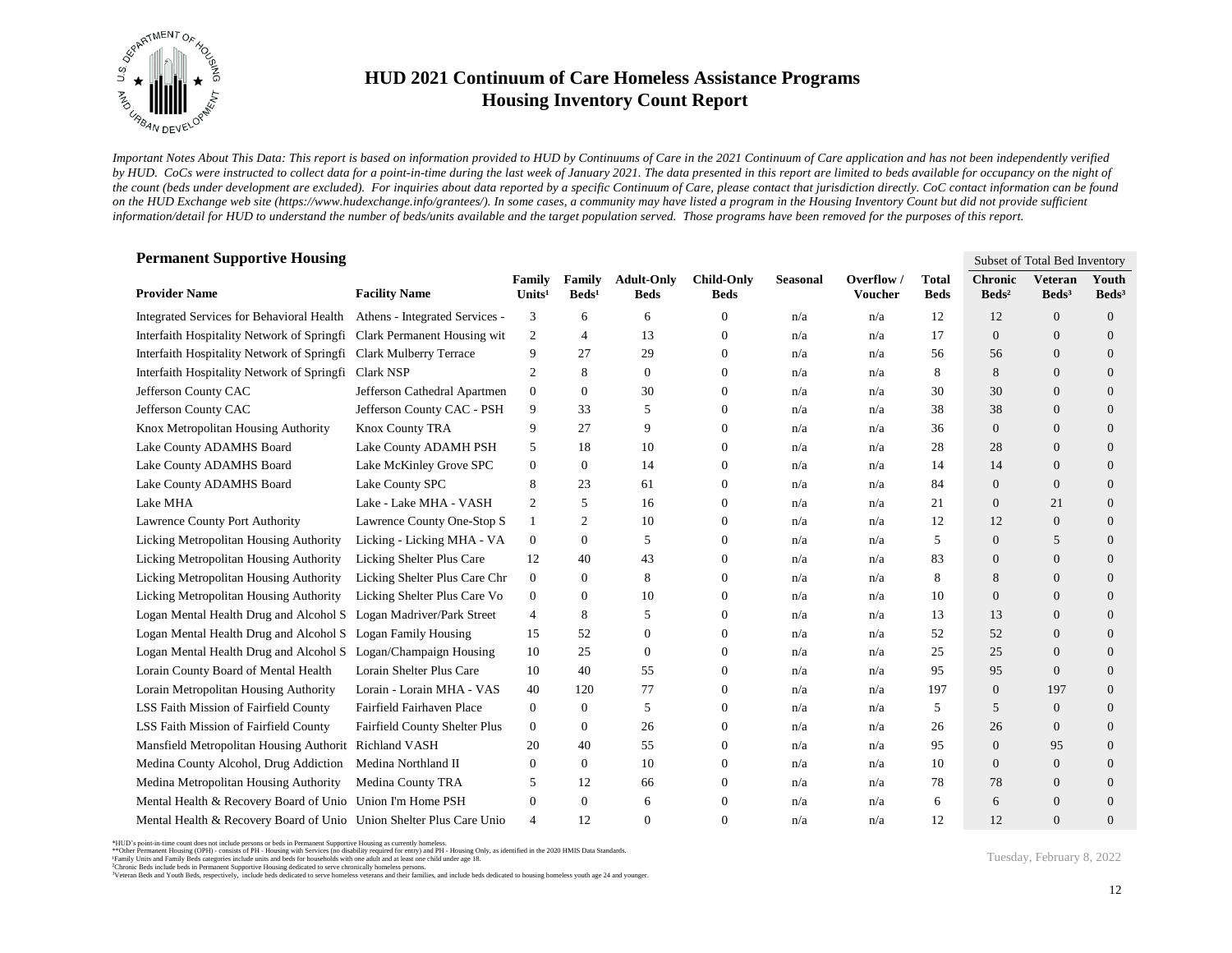

*Important Notes About This Data: This report is based on information provided to HUD by Continuums of Care in the 2021 Continuum of Care application and has not been independently verified*  by HUD. CoCs were instructed to collect data for a point-in-time during the last week of January 2021. The data presented in this report are limited to beds available for occupancy on the night of *the count (beds under development are excluded). For inquiries about data reported by a specific Continuum of Care, please contact that jurisdiction directly. CoC contact information can be found*  on the HUD Exchange web site (https://www.hudexchange.info/grantees/). In some cases, a community may have listed a program in the Housing Inventory Count but did not provide sufficient *information/detail for HUD to understand the number of beds/units available and the target population served. Those programs have been removed for the purposes of this report.*

| <b>Permanent Supportive Housing</b>                                 |                              |                              |                           |                                  |                                  |                 |                       |                      | Subset of Total Bed Inventory     |                                     |                            |  |
|---------------------------------------------------------------------|------------------------------|------------------------------|---------------------------|----------------------------------|----------------------------------|-----------------|-----------------------|----------------------|-----------------------------------|-------------------------------------|----------------------------|--|
| <b>Provider Name</b>                                                | <b>Facility Name</b>         | Family<br>Units <sup>1</sup> | Family<br>$\text{Beds}^1$ | <b>Adult-Only</b><br><b>Beds</b> | <b>Child-Only</b><br><b>Beds</b> | <b>Seasonal</b> | Overflow /<br>Voucher | Total<br><b>Beds</b> | <b>Chronic</b><br>$\text{Beds}^2$ | <b>Veteran</b><br>Beds <sup>3</sup> | Youth<br>Beds <sup>3</sup> |  |
| New Housing Ohio, Inc.                                              | Warren County Permanent Su   | 2                            | 4                         | 17                               | $\mathbf{0}$                     | n/a             | n/a                   | 21                   | 21                                | $\overline{0}$                      | $\overline{0}$             |  |
| New Sunrise Properties                                              | Lorain Supportive Housing    | 1                            | 2                         | 10                               | $\mathbf{0}$                     | n/a             | n/a                   | 12                   | 12                                | $\mathbf{0}$                        | $\overline{0}$             |  |
| Northwestern Ohio Community Action C                                | Defiance NOCAC - Permanen    | 22                           | 45                        | -1                               | $\mathbf{0}$                     | n/a             | n/a                   | 46                   | $\overline{0}$                    | $\Omega$                            | $\overline{0}$             |  |
| OneEighty, Inc.                                                     | Ashland PSH Plus Care        | $\mathbf{0}$                 | $\mathbf{0}$              | 6                                | $\mathbf{0}$                     | n/a             | n/a                   | 6                    | $\overline{0}$                    | $\overline{0}$                      | $\mathbf{0}$               |  |
| OneEighty, Inc.                                                     | Wayne PSH Plus Care          | $\theta$                     | 0                         | 13                               | $\overline{0}$                   | n/a             | n/a                   | 13                   | $\Omega$                          | $\Omega$                            | $\overline{0}$             |  |
| Pickaway Metropolitan Housing Authorit                              | Pickaway VASH                | 8                            | 16                        | 18                               | $\mathbf{0}$                     | n/a             | n/a                   | 34                   | $\theta$                          | 34                                  | $\overline{0}$             |  |
| Pike MHA                                                            | Pike - Pike MHA - VASH       | $\overline{0}$               | 0                         | 5                                | 0                                | n/a             | n/a                   | 5                    | $\theta$                          | 5                                   | $\mathbf{0}$               |  |
| Portage Metropolitan Housing Authority                              | Portage - Portage MHA - VA   | 3                            | 12                        | 37                               | $\mathbf{0}$                     | n/a             | n/a                   | 49                   | $\overline{0}$                    | 49                                  | $\overline{0}$             |  |
| Portage Metropolitan Housing Authority                              | Portage Shelter Plus Care    | $\overline{4}$               | 14                        | 47                               | $\boldsymbol{0}$                 | n/a             | n/a                   | 61                   | 61                                | $\overline{0}$                      | $\overline{0}$             |  |
| Portsmouth MHA                                                      | Scioto - Portsmouth MHA - V  | $\mathbf{0}$                 | $\mathbf{0}$              | 5                                | $\mathbf{0}$                     | n/a             | n/a                   | 5                    | $\overline{0}$                    | 5                                   | $\overline{0}$             |  |
| Preble County Mental Health & Recovery                              | Preble Prestwick Square      | 6                            | 20                        | 10                               | $\mathbf{0}$                     | n/a             | n/a                   | 30                   | 30                                | $\Omega$                            | $\overline{0}$             |  |
| Preble County Mental Health & Recovery                              | Preble Prestwick Square II   | 6                            | 15                        | 1                                | $\overline{0}$                   | n/a             | n/a                   | 16                   | 16                                | $\theta$                            | $\overline{0}$             |  |
| Residential Administrators, Inc.                                    | Logan Residential Administra | $\overline{0}$               | $\mathbf{0}$              | 25                               | $\mathbf{0}$                     | n/a             | n/a                   | 25                   | 25                                | $\theta$                            | $\mathbf{0}$               |  |
| Ross - Metropolitan Housing Authority                               | Ross VASH                    | 11                           | 40                        | 95                               | 0                                | n/a             | n/a                   | 135                  | $\mathbf{0}$                      | 135                                 | $\mathbf{0}$               |  |
| Shelby MHA                                                          | Shelby - Shelby MHA - VAS    | 2                            | 8                         | 10                               | $\Omega$                         | n/a             | n/a                   | 18                   | $\overline{0}$                    | 18                                  | $\overline{0}$             |  |
| Sojourners Care Network                                             | Vinton Generation Now PSH    | $\mathbf{0}$                 | $\overline{0}$            | -11                              | $\mathbf{0}$                     | n/a             | n/a                   | 11                   | $\theta$                          | $\mathbf{0}$                        | 11                         |  |
| Springfield MHA                                                     | Clark - Springfield MHA - V  | $\overline{0}$               | $\overline{0}$            | 11                               | $\mathbf{0}$                     | n/a             | n/a                   | 11                   | $\overline{0}$                    | 11                                  | $\overline{0}$             |  |
| The Main Place                                                      | Licking The Place Next Door  | $\overline{0}$               | $\overline{0}$            | 10                               | $\mathbf{0}$                     | n/a             | n/a                   | 10                   | 10                                | $\mathbf{0}$                        | $\overline{0}$             |  |
| The Salvation Army Columbus Area Servi Delaware - Salvation Army P  |                              | 10                           | 36                        | $\boldsymbol{0}$                 | $\mathbf{0}$                     | n/a             | n/a                   | 36                   | 36                                | $\overline{0}$                      | $\mathbf{0}$               |  |
| The YWCA of Van Wert County, Ohio                                   | Van Wert - YWCA of Van W     | $\overline{4}$               | 18                        | $\overline{0}$                   | $\mathbf{0}$                     | n/a             | n/a                   | 18                   | 18                                | $\theta$                            | $\theta$                   |  |
| Trumbull County Mental Health and Reco Trumbull Shelter Plus Care V |                              | 50                           | 165                       | 75                               | $\mathbf{0}$                     | n/a             | n/a                   | 240                  | 36                                | $\Omega$                            | $\theta$                   |  |
| Trumbull County Mental Health and Reco Trumbull Joey's Landing      |                              | $\overline{0}$               | $\overline{0}$            | 8                                | $\mathbf{0}$                     | n/a             | n/a                   | 8                    | $\overline{0}$                    | $\theta$                            | $\theta$                   |  |
| Trumbull Metropolitan Housing Authority Trumbull MHA - VASH Vou     |                              | 3                            | 9                         | 32                               | $\mathbf{0}$                     | n/a             | n/a                   | 41                   | $\theta$                          | 41                                  | $\theta$                   |  |
| Tuscarawas ADAMHS Board                                             | <b>Tuscarawas County TRA</b> | 3                            | 8                         | 35                               | $\mathbf{0}$                     | n/a             | n/a                   | 43                   | $\overline{0}$                    | $\theta$                            | $\theta$                   |  |
| Tuscarawas ADAMHS Board                                             | Tuscarawas Recovery Begins   | $\overline{c}$               | 4                         | 18                               | $\mathbf{0}$                     | n/a             | n/a                   | 22                   | $\theta$                          | $\theta$                            | $\overline{0}$             |  |
| Warren Metropolitan Housing Authority                               | Warren Shelter Plus Care     | 9                            | 22                        | 17                               | $\mathbf{0}$                     | n/a             | n/a                   | 39                   | 39                                | $\overline{0}$                      | $\overline{0}$             |  |
| Washington Morgan MHA                                               | Washington - Washington Mo   | $\overline{0}$               | 0                         | 5                                | 0                                | n/a             | n/a                   | 5                    | $\Omega$                          | 5                                   | $\overline{0}$             |  |
| <b>YWCA Mahoning Valley</b>                                         | Trumbull - YWCA of Mahoni    | 3                            | 12                        | 3                                | 0                                | n/a             | n/a                   | 15                   | 15                                | $\Omega$                            | $\overline{0}$             |  |

<sup>\*</sup>HUD's point-in-time count does not include persons or beds in Permanent Supportive Housing as currently homeless.<br>\*\*Other Permanent Housing (OPH) - consists of PH - Housing with Services (no disability required for entry)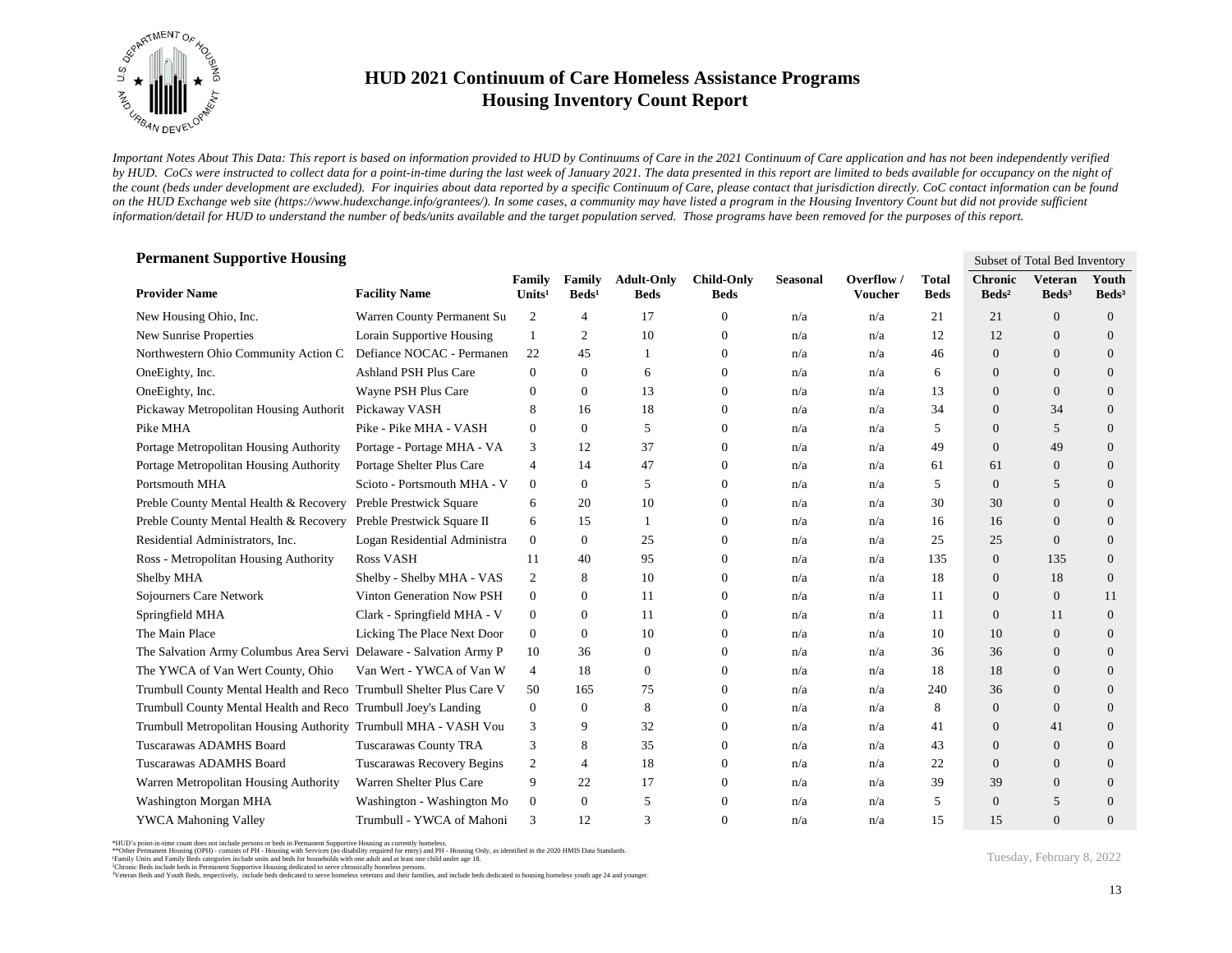

*Important Notes About This Data: This report is based on information provided to HUD by Continuums of Care in the 2021 Continuum of Care application and has not been independently verified*  by HUD. CoCs were instructed to collect data for a point-in-time during the last week of January 2021. The data presented in this report are limited to beds available for occupancy on the night of *the count (beds under development are excluded). For inquiries about data reported by a specific Continuum of Care, please contact that jurisdiction directly. CoC contact information can be found*  on the HUD Exchange web site (https://www.hudexchange.info/grantees/). In some cases, a community may have listed a program in the Housing Inventory Count but did not provide sufficient *information/detail for HUD to understand the number of beds/units available and the target population served. Those programs have been removed for the purposes of this report.*

| <b>Permanent Supportive Housing</b> |                            |                  |                           |                                  |                                  |                 |                     |                      |                                    | Subset of Total Bed Inventory |                            |
|-------------------------------------|----------------------------|------------------|---------------------------|----------------------------------|----------------------------------|-----------------|---------------------|----------------------|------------------------------------|-------------------------------|----------------------------|
| <b>Provider Name</b>                | <b>Facility Name</b>       | Family<br>Units' | Family<br>$\text{Beds}^1$ | <b>Adult-Only</b><br><b>Beds</b> | <b>Child-Only</b><br><b>Beds</b> | <b>Seasonal</b> | Overflow<br>Voucher | Total<br><b>Beds</b> | C <b>hronic</b><br>$\text{Beds}^2$ | Veteran<br>Beds <sup>3</sup>  | Youth<br>Beds <sup>3</sup> |
| <b>YWCA Mahoning Valley</b>         | Trumbull - YWCA of Mahoni  |                  |                           |                                  | $_{0}$                           | n/a             | n/a                 |                      |                                    |                               |                            |
| YWCA of Elyria                      | Lorain Women in Secure Hou | $\theta$         | $\Omega$                  | 14                               | $\theta$                         | n/a             | n/a                 | 14                   |                                    |                               |                            |
| <b>Total</b>                        |                            | 660              | 1837                      | 2055                             |                                  | n/a             | n/a                 | 3892                 | 1805                               | 952                           | 37                         |

\*HUD's point-in-time count does not include persons or beds in Permanent Supportive Housing as currently homeless.<br>\*\*Other Permanent Housing (OPH) - consists of PH - Housing with Services (no disability required for entry) <sup>3</sup>Veteran Beds and Youth Beds, respectively, include beds dedicated to serve homeless veterans and their families, and include beds dedicated to housing homeless youth age 24 and younger.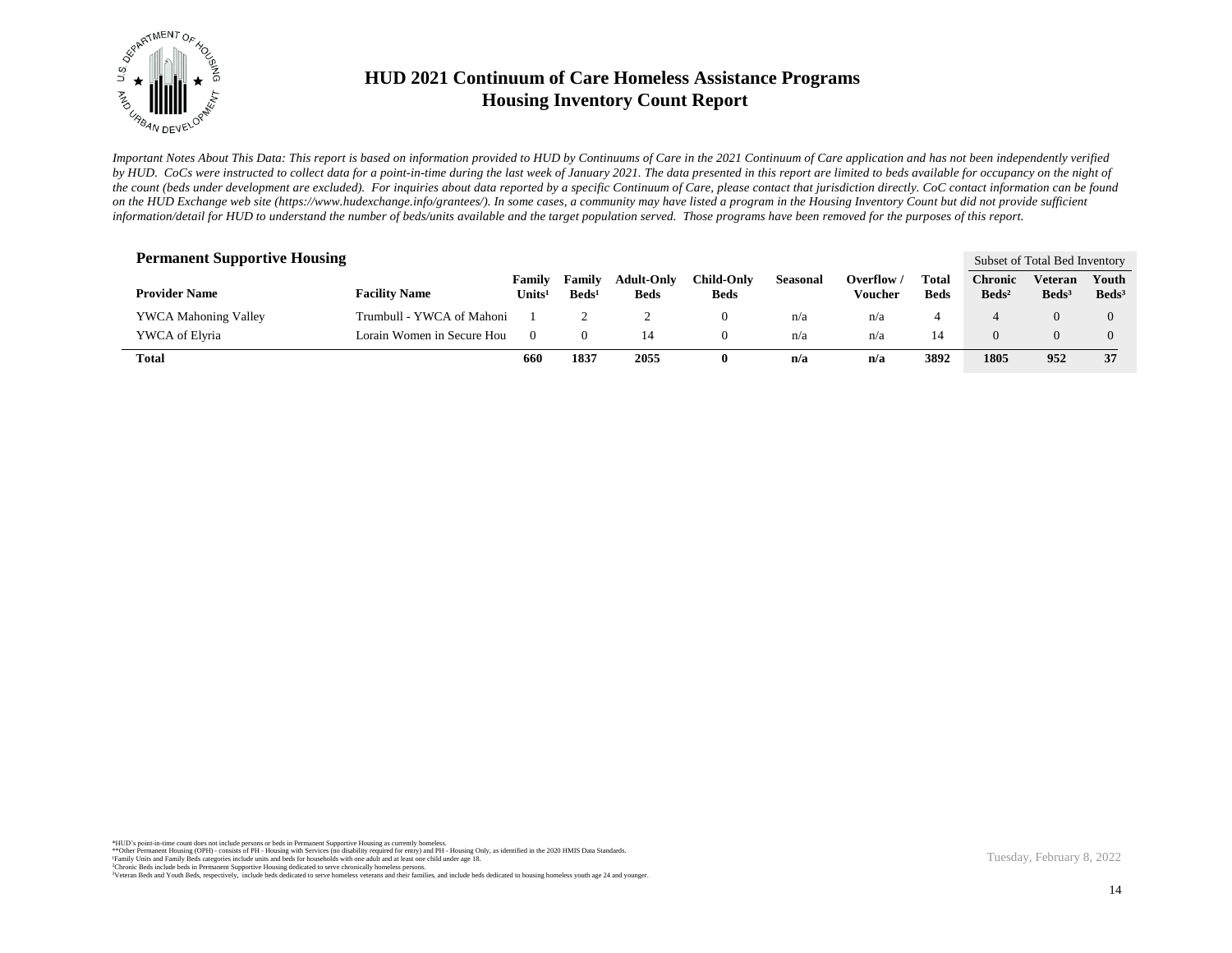

*Important Notes About This Data: This report is based on information provided to HUD by Continuums of Care in the 2021 Continuum of Care application and has not been independently verified*  by HUD. CoCs were instructed to collect data for a point-in-time during the last week of January 2021. The data presented in this report are limited to beds available for occupancy on the night of *the count (beds under development are excluded). For inquiries about data reported by a specific Continuum of Care, please contact that jurisdiction directly. CoC contact information can be found*  on the HUD Exchange web site (https://www.hudexchange.info/grantees/). In some cases, a community may have listed a program in the Housing Inventory Count but did not provide sufficient *information/detail for HUD to understand the number of beds/units available and the target population served. Those programs have been removed for the purposes of this report.*

| <b>Rapid Re-Housing</b>                                               |                              |                              |                           |                                  |                                  |                 |                             |                      | Subset of Total Bed Inventory     |                                     |                            |  |
|-----------------------------------------------------------------------|------------------------------|------------------------------|---------------------------|----------------------------------|----------------------------------|-----------------|-----------------------------|----------------------|-----------------------------------|-------------------------------------|----------------------------|--|
| <b>Provider Name</b>                                                  | <b>Facility Name</b>         | Family<br>Units <sup>1</sup> | Family<br>$\text{Beds}^1$ | <b>Adult-Only</b><br><b>Beds</b> | <b>Child-Only</b><br><b>Beds</b> | <b>Seasonal</b> | Overflow/<br><b>Voucher</b> | Total<br><b>Beds</b> | <b>Chronic</b><br>$\text{Beds}^2$ | <b>Veteran</b><br>Beds <sup>3</sup> | Youth<br>Beds <sup>3</sup> |  |
| Adams County Shelter for the Homeless, I Adams HCRP RRH               |                              | $\overline{0}$               | $\theta$                  | 3                                | 0                                | n/a             | n/a                         | 3                    | n/a                               | $\overline{0}$                      | $\overline{0}$             |  |
| Appleseed Community Mental Health Ce Ashland Appleseed RRH            |                              | 15                           | 47                        | 5                                | 0                                | n/a             | n/a                         | 52                   | n/a                               | $\overline{0}$                      | $\overline{0}$             |  |
| Appleseed Community Mental Health Ce Ashland Appleseed CMHC -         |                              | 2                            | 5                         | 8                                | $\Omega$                         | n/a             | n/a                         | 13                   | n/a                               | $\overline{0}$                      | $\overline{0}$             |  |
| Ashtabula County Community Housing D Ashtabula - Ashtabula County     |                              | 18                           | 46                        | $\mathbf{0}$                     | $\mathbf{0}$                     | n/a             | n/a                         | 46                   | n/a                               | $\overline{0}$                      | $\overline{0}$             |  |
| Ashtabula County Community Housing D Ashtabula - Ashtabula County     |                              | 7                            | 17                        | 12                               | 0                                | n/a             | n/a                         | 29                   | n/a                               | $\overline{0}$                      | $\overline{0}$             |  |
| Ashtabula County Community Housing D Ashtabula CHDO Targeted R        |                              | $\overline{0}$               | $\boldsymbol{0}$          |                                  | 0                                | n/a             | n/a                         | 1                    | n/a                               | $\overline{0}$                      | $\mathbf{0}$               |  |
| Behavioral Healthcare Partners of Central Licking BHPCO HCRP RRH      |                              | $\mathbf{0}$                 | $\boldsymbol{0}$          |                                  | 0                                | n/a             | n/a                         | 1                    | n/a                               | $\overline{0}$                      | $\overline{0}$             |  |
| <b>Bridges Community Action Partnership</b>                           | Shelby - Bridges CAP - HCR   | $\mathbf{1}$                 | $\mathfrak{2}$            | 5                                | $\Omega$                         | n/a             | n/a                         | 7                    | n/a                               | $\overline{0}$                      | $\overline{0}$             |  |
| Butler - Family Promise                                               | Butler - Family Promise - TA | 7                            | 28                        | $\mathbf{0}$                     | 0                                | n/a             | n/a                         | 28                   | n/a                               | $\overline{0}$                      | $\overline{0}$             |  |
| Catholic Charities Diocese of Toledo                                  | Huron - Catholic Charities - | 2                            | 7                         |                                  | 0                                | n/a             | n/a                         | 8                    | n/a                               | $\overline{0}$                      | $\mathbf{0}$               |  |
| Catholic Charities of Ashtabula County                                | Ashtabula Catholic Charities | $\overline{4}$               | 12                        | 4                                | $\theta$                         | n/a             | n/a                         | 16                   | n/a                               | $\overline{0}$                      | $\overline{0}$             |  |
| Clinton County Services for the Homeless Clinton County Services HCR  |                              | 6                            | 12                        | 5                                | $\Omega$                         | n/a             | n/a                         | 17                   | n/a                               | $\overline{0}$                      | $\overline{0}$             |  |
| <b>Coleman Professional Services</b>                                  | Portage - Coleman Profession | $\overline{0}$               | $\mathbf{0}$              | 10                               | 0                                | n/a             | n/a                         | 10                   | n/a                               | $\overline{0}$                      | $\overline{0}$             |  |
| Community Action Agency of Columbian Columbiana CAA of Columbi        |                              | 1                            | 3                         | 2                                | 0                                | n/a             | n/a                         | 5                    | n/a                               | 5                                   | $\mathbf{0}$               |  |
| Community Action Commission of Fayett Fayette - CAC of Fayette Cou    |                              | $\boldsymbol{0}$             | $\boldsymbol{0}$          |                                  | $\Omega$                         | n/a             | n/a                         | 1                    | n/a                               | $\overline{0}$                      |                            |  |
| Community Action Program Commission Fairfield Lancaster Fairfield C   |                              | 7                            | 23                        | 4                                | $\overline{0}$                   | n/a             | n/a                         | 27                   | n/a                               | $\overline{0}$                      | $\overline{0}$             |  |
| Community Action Program Commission Fairfield - Lancaster Fairfield   |                              | $\mathbf{0}$                 | $\boldsymbol{0}$          | 5                                | 0                                | n/a             | n/a                         | 5                    | n/a                               | $\overline{0}$                      | $\overline{0}$             |  |
| Community Action Program Commission Fairfield - Lancaster Fairfield   |                              | 1                            | 3                         | $\overline{0}$                   | $\Omega$                         | n/a             | n/a                         | 3                    | n/a                               | $\overline{0}$                      | $\overline{0}$             |  |
| Family Abuse Shelter of Miami County In Miami County Family RRH       |                              | 22                           | 54                        | $\overline{0}$                   | 0                                | n/a             | n/a                         | 54                   | n/a                               | $\overline{0}$                      | $\overline{0}$             |  |
| Family Abuse Shelter of Miami County In Miami Family Abuse HCRP       |                              | 1                            | $\mathfrak{2}$            | 7                                | 0                                | n/a             | n/a                         | 9                    | n/a                               | $\mathbf{0}$                        | $\overline{0}$             |  |
| Family Abuse Shelter of Miami County In Miami - Family Abuse Shelter  |                              | $\mathbf{0}$                 | $\boldsymbol{0}$          |                                  | 0                                | n/a             | n/a                         | 1                    | n/a                               | $\overline{0}$                      | $\mathbf{0}$               |  |
| Family and Community Services, Inc.                                   | Trumbull Family & Communi    | $\boldsymbol{0}$             | $\boldsymbol{0}$          | $\overline{2}$                   | 0                                | n/a             | n/a                         | $\overline{c}$       | n/a                               | $\overline{2}$                      | $\overline{0}$             |  |
| Family and Community Services, Inc.                                   | Lorain - Family & Communit   | $\mathbf{0}$                 | $\boldsymbol{0}$          | 6                                | $\theta$                         | n/a             | n/a                         | 6                    | n/a                               | 6                                   | $\overline{0}$             |  |
| Family and Community Services, Inc.                                   | Medina - Family & Communi    | $\overline{0}$               | $\theta$                  | 5                                | 0                                | n/a             | n/a                         | 5                    | n/a                               | 5                                   | $\overline{0}$             |  |
| Family and Community Services, Inc.                                   | Portage - Family & Communi   | $\mathbf{1}$                 | $\mathfrak{2}$            |                                  | 0                                | n/a             | n/a                         | 3                    | n/a                               | 3                                   | $\mathbf{0}$               |  |
| Family and Community Services, Inc.                                   | Portage - Family and Commu   | $\boldsymbol{0}$             | $\boldsymbol{0}$          |                                  | 0                                | n/a             | n/a                         | -1                   | n/a                               | $\mathbf{0}$                        | $\overline{0}$             |  |
| Findlay Hope House for the Homeless, Inc. Hancock Findlay Hope House  |                              | 6                            | 14                        | 6                                | 0                                | n/a             | n/a                         | 20                   | n/a                               | $\overline{0}$                      | $\Omega$                   |  |
| Findlay Hope House for the Homeless, Inc. Hancock - Findlay Hope Hous |                              | $\mathbf{0}$                 | $\overline{0}$            | 5                                | $\theta$                         | n/a             | n/a                         | 5                    | n/a                               | $\Omega$                            | 5                          |  |

\*HUD's point-in-time count does not include persons or beds in Permanent Supportive Housing as currently homeless.<br>\*\*Other Permanent Housing (OPH) - consists of PH - Housing with Services (no disability required for entry)

<sup>3</sup>Veteran Beds and Youth Beds, respectively, include beds dedicated to serve homeless veterans and their families, and include beds dedicated to housing homeless youth age 24 and younger.

Tuesday, February 8, 2022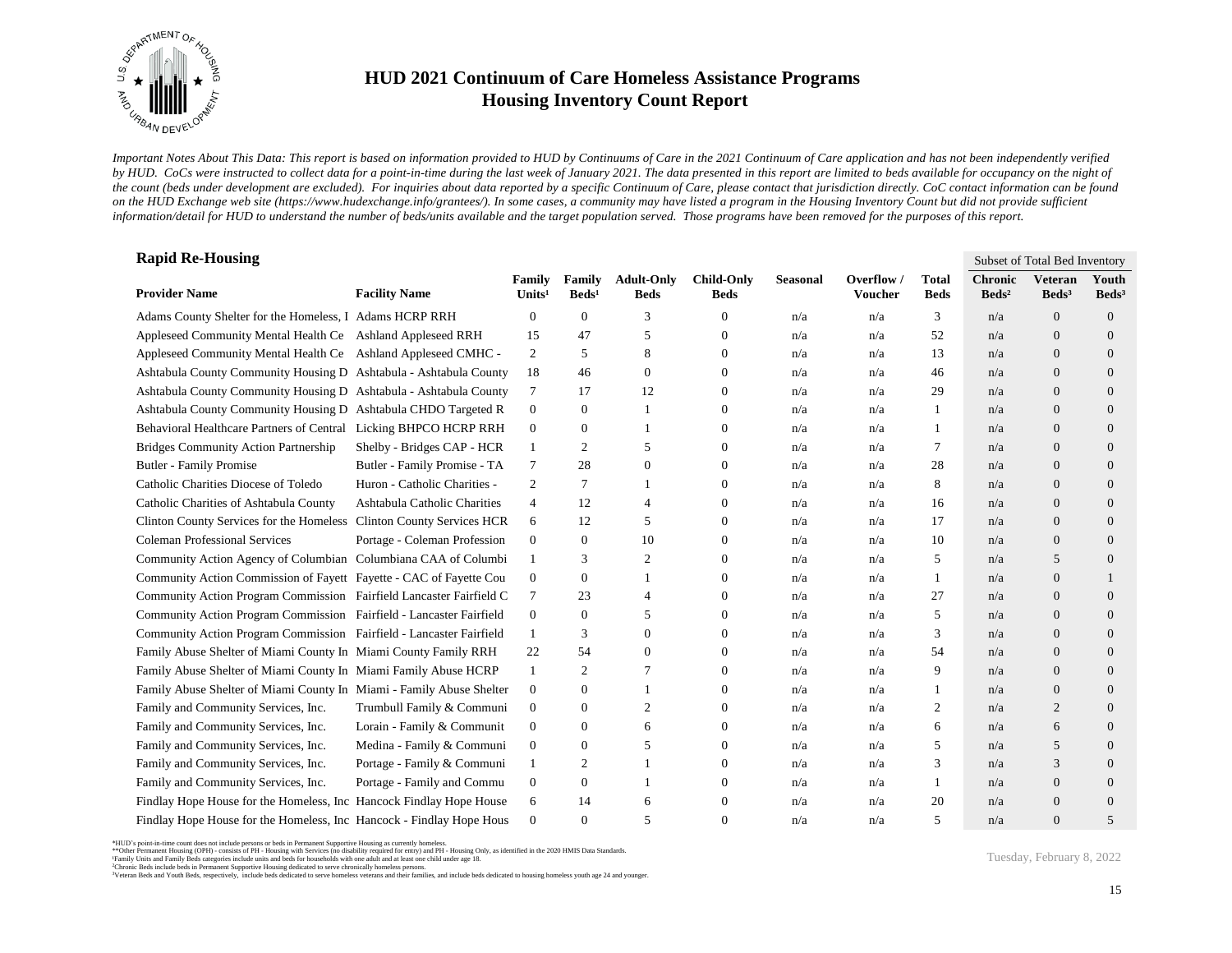

*Important Notes About This Data: This report is based on information provided to HUD by Continuums of Care in the 2021 Continuum of Care application and has not been independently verified*  by HUD. CoCs were instructed to collect data for a point-in-time during the last week of January 2021. The data presented in this report are limited to beds available for occupancy on the night of *the count (beds under development are excluded). For inquiries about data reported by a specific Continuum of Care, please contact that jurisdiction directly. CoC contact information can be found*  on the HUD Exchange web site (https://www.hudexchange.info/grantees/). In some cases, a community may have listed a program in the Housing Inventory Count but did not provide sufficient *information/detail for HUD to understand the number of beds/units available and the target population served. Those programs have been removed for the purposes of this report.*

| <b>Rapid Re-Housing</b>                                                  |                                 |                              |                           |                                  |                                  |                 |                       |                             |                                   | Subset of Total Bed Inventory       |                            |
|--------------------------------------------------------------------------|---------------------------------|------------------------------|---------------------------|----------------------------------|----------------------------------|-----------------|-----------------------|-----------------------------|-----------------------------------|-------------------------------------|----------------------------|
| <b>Provider Name</b>                                                     | <b>Facility Name</b>            | Family<br>Units <sup>1</sup> | Family<br>$\text{Beds}^1$ | <b>Adult-Only</b><br><b>Beds</b> | <b>Child-Only</b><br><b>Beds</b> | <b>Seasonal</b> | Overflow /<br>Voucher | <b>Total</b><br><b>Beds</b> | <b>Chronic</b><br>$\text{Beds}^2$ | <b>Veteran</b><br>Beds <sup>3</sup> | Youth<br>Beds <sup>3</sup> |
| Findlay Hope House for the Homeless, Inc Hancock - Findlay Hope Hous     |                                 | $\boldsymbol{0}$             | $\overline{0}$            | 2                                | 0                                | n/a             | n/a                   | $\overline{c}$              | n/a                               | $\overline{0}$                      | $\overline{0}$             |
| FrontLine Service                                                        | Lake - FrontLine Service - SS   | $\mathbf{0}$                 | $\overline{0}$            | 12                               | $\mathbf{0}$                     | n/a             | n/a                   | 12                          | n/a                               | 12                                  | $\overline{0}$             |
| G.M.N. TriCounty Community Action Co Noble GMN TriCounty CAC             |                                 | 1                            | 3                         | 2                                | $\overline{0}$                   | n/a             | n/a                   | 5                           | n/a                               | $\overline{0}$                      | $\overline{0}$             |
| Great Lakes Community Action Partnersh Sandusky - GLCAP - HCRP           |                                 | 4                            | 12                        | 9                                | $\mathbf{0}$                     | n/a             | n/a                   | 21                          | n/a                               | $\overline{0}$                      | $\mathbf{0}$               |
| Great Lakes Community Action Partnersh Sandusky - GLCAP - HUD R          |                                 | 5                            | 21                        | 10                               | $\overline{0}$                   | n/a             | n/a                   | 31                          | n/a                               | $\overline{0}$                      | $\overline{0}$             |
| Great Lakes Community Action Partnersh Sandusky - GLCAP - SSVF R         |                                 | 2                            | 5                         | 5                                | $\overline{0}$                   | n/a             | n/a                   | 10                          | n/a                               | 10                                  | $\overline{0}$             |
| Great Lakes Community Action Partnersh Sandusky - GLCAP - Day On         |                                 | 3                            | 13                        | $\mathbf{0}$                     | 0                                | n/a             | n/a                   | 13                          | n/a                               | $\overline{0}$                      | $\mathbf{0}$               |
| Greater Cincinnati Behavioral Health Ser Clermont - Lifepoint Solution   |                                 | 1                            | 2                         |                                  | $\overline{0}$                   | n/a             | n/a                   | 3                           | n/a                               | $\overline{0}$                      | 3                          |
| Greater Cincinnati Behavioral Health Ser                                 | Clermont - GCBH - ESG-CV        | 1                            | 3                         | $\overline{c}$                   | $\mathbf{0}$                     | n/a             | n/a                   | 5                           | n/a                               | $\overline{0}$                      | $\overline{0}$             |
| Greater Cincinnati Behavioral Health Ser                                 | Clermont - Lifepoint Solution   | $\overline{4}$               | 8                         | 7                                | 0                                | n/a             | n/a                   | 15                          | n/a                               | $\overline{0}$                      | $\mathbf{0}$               |
| Harmony House Homeless Services, Inc.                                    | Richland - Harmony House -      | 2                            | 6                         | 5                                | $\mathbf{0}$                     | n/a             | n/a                   | 11                          | n/a                               | $\overline{0}$                      | $\mathbf{0}$               |
| Harmony House Homeless Services, Inc.                                    | Richland - Harmony House -      | $\mathbf{0}$                 | $\overline{0}$            | 20                               | $\mathbf{0}$                     | n/a             | n/a                   | 20                          | n/a                               | $\overline{0}$                      | $\overline{0}$             |
| <b>HHWP Community Action Commission</b>                                  | Hancock - HHWP - HCRP R         | 4                            | 12                        | 3                                | $\overline{0}$                   | n/a             | n/a                   | 15                          | n/a                               | $\overline{0}$                      | $\overline{0}$             |
| <b>HHWP Community Action Commission</b>                                  | Hancock - HHWP Youth Targ       | $\boldsymbol{0}$             | $\boldsymbol{0}$          | -1                               | 0                                | n/a             | n/a                   | 1                           | n/a                               | $\overline{0}$                      |                            |
| <b>Highland County CAO</b>                                               | Highland - CAC of Fayette C     | 1                            | 1                         | $\overline{1}$                   | $\mathbf{0}$                     | n/a             | n/a                   | 2                           | n/a                               | $\overline{0}$                      | $\overline{0}$             |
| <b>Integrated Services for Behavioral Health</b>                         | Vinton - Integrated Services -  | 3                            | 6                         | 3                                | $\overline{0}$                   | n/a             | n/a                   | 9                           | n/a                               | $\overline{0}$                      | 9                          |
| <b>Integrated Services for Behavioral Health</b>                         | Gallia - Integrated Services -  | 10                           | 25                        | 11                               | $\overline{0}$                   | n/a             | n/a                   | 36                          | n/a                               | $\overline{0}$                      | $\overline{0}$             |
| Integrated Services for Behavioral Health                                | Athens - Integrated Services -  | 10                           | 30                        | 6                                | $\overline{0}$                   | n/a             | n/a                   | 36                          | n/a                               | $\overline{0}$                      | $\overline{0}$             |
| Integrated Services for Behavioral Health                                | Hocking - Integrated Services   | $\overline{4}$               | 8                         | $\overline{4}$                   | 0                                | n/a             | n/a                   | 12                          | n/a                               | $\overline{0}$                      | $\overline{0}$             |
| <b>Integrated Services for Behavioral Health</b>                         | Athens - Integrated Services -  | 11                           | 33                        | 8                                | $\overline{0}$                   | n/a             | n/a                   | 41                          | n/a                               | $\overline{0}$                      | 41                         |
| Integrated Services for Behavioral Health                                | Meigs Integrated Services - H   | 1                            | 2                         | $\overline{0}$                   | $\mathbf{0}$                     | n/a             | n/a                   | $\overline{c}$              | n/a                               | $\overline{0}$                      | $\mathbf{0}$               |
| Integrated Services for Behavioral Health                                | Gallia - Integrated Services -  | 10                           | 28                        | 15                               | $\mathbf{0}$                     | n/a             | n/a                   | 43                          | n/a                               | $\Omega$                            | 43                         |
| <b>Integrated Services for Behavioral Health</b>                         | Jackson - Integrated Services   | 6                            | 15                        | 7                                | 0                                | n/a             | n/a                   | 22                          | n/a                               | $\overline{0}$                      | 22                         |
| Integrated Services for Behavioral Health                                | Perry - Integrated Services - H | 3                            | 6                         | 5                                | 0                                | n/a             | n/a                   | 11                          | n/a                               | $\overline{0}$                      | $\mathbf{0}$               |
| Integrated Services for Behavioral Health                                | Meigs - Integrated Services -   | $\mathbf{0}$                 | 0                         | 3                                | $\overline{0}$                   | n/a             | n/a                   | 3                           | n/a                               | $\overline{0}$                      | 3                          |
| Integrated Services for Behavioral Health                                | Jackson - Integrated Services   | 7                            | 21                        | 8                                | $\overline{0}$                   | n/a             | n/a                   | 29                          | n/a                               | $\overline{0}$                      | $\overline{0}$             |
| Interfaith Hospitality Network of Springfi                               | Greene - IHN of Clark County    | 5                            | 12                        | $\theta$                         | $\overline{0}$                   | n/a             | n/a                   | 12                          | n/a                               | $\overline{0}$                      | $\overline{0}$             |
| Interfaith Hospitality Network of Springfi Clark - IHN of Clark County - |                                 | $\mathbf{1}$                 | 2                         | 5                                | $\Omega$                         | n/a             | n/a                   | 7                           | n/a                               | $\Omega$                            | $\overline{0}$             |

<sup>\*</sup>HUD's point-in-time count does not include persons or beds in Permanent Supportive Housing as currently homeless.<br>\*\*Other Permanent Housing (OPH) - consists of PH - Housing with Services (no disability required for entry)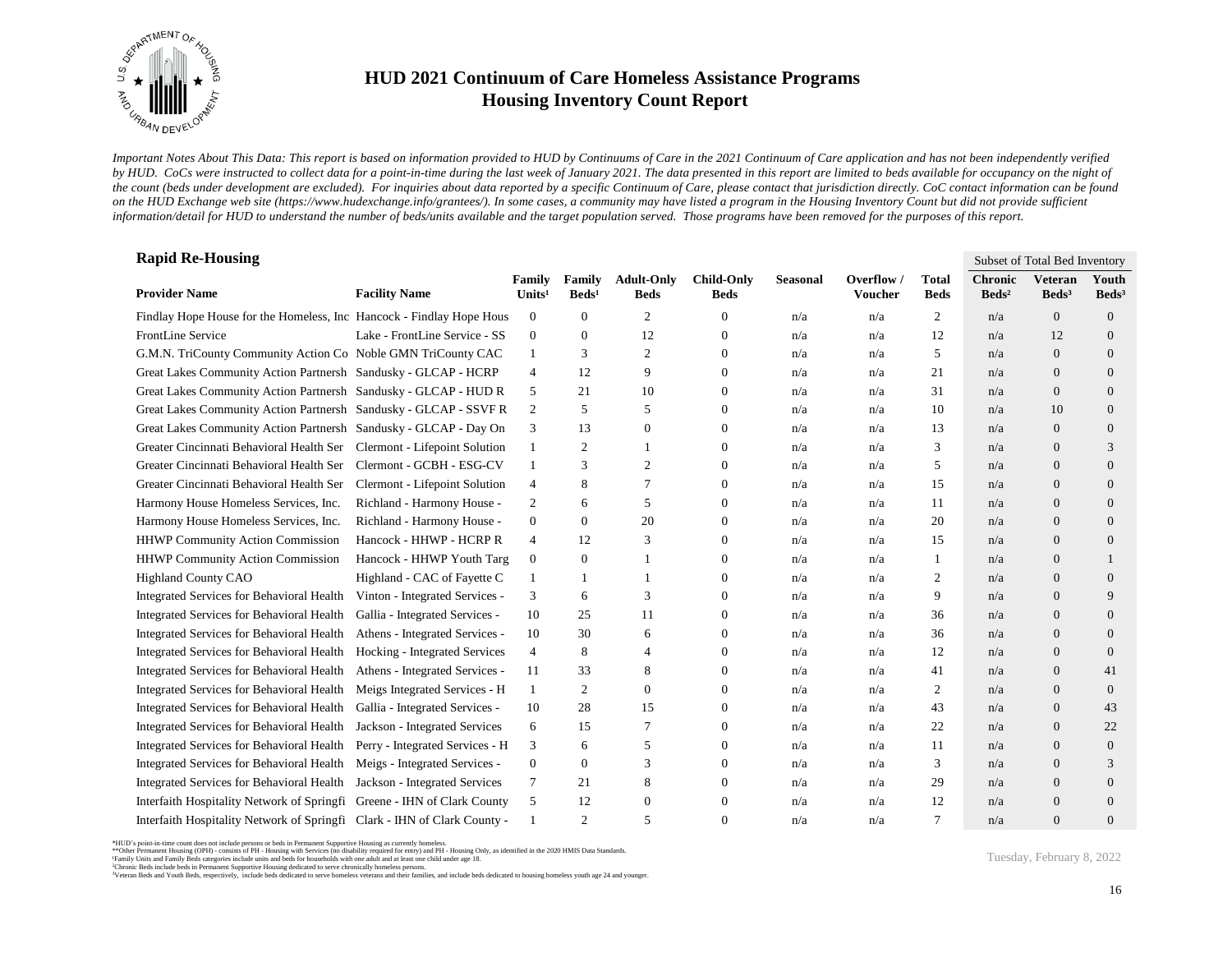

*Important Notes About This Data: This report is based on information provided to HUD by Continuums of Care in the 2021 Continuum of Care application and has not been independently verified*  by HUD. CoCs were instructed to collect data for a point-in-time during the last week of January 2021. The data presented in this report are limited to beds available for occupancy on the night of *the count (beds under development are excluded). For inquiries about data reported by a specific Continuum of Care, please contact that jurisdiction directly. CoC contact information can be found*  on the HUD Exchange web site (https://www.hudexchange.info/grantees/). In some cases, a community may have listed a program in the Housing Inventory Count but did not provide sufficient *information/detail for HUD to understand the number of beds/units available and the target population served. Those programs have been removed for the purposes of this report.*

| <b>Rapid Re-Housing</b>                    |                               |                              |                           |                                  |                                  |                 |                       |                             | Subset of Total Bed Inventory     |                                     |                            |  |
|--------------------------------------------|-------------------------------|------------------------------|---------------------------|----------------------------------|----------------------------------|-----------------|-----------------------|-----------------------------|-----------------------------------|-------------------------------------|----------------------------|--|
| <b>Provider Name</b>                       | <b>Facility Name</b>          | Family<br>Units <sup>1</sup> | Family<br>$\text{Beds}^1$ | <b>Adult-Only</b><br><b>Beds</b> | <b>Child-Only</b><br><b>Beds</b> | <b>Seasonal</b> | Overflow /<br>Voucher | <b>Total</b><br><b>Beds</b> | <b>Chronic</b><br>$\text{Beds}^2$ | <b>Veteran</b><br>Beds <sup>3</sup> | Youth<br>Beds <sup>3</sup> |  |
| Interfaith Hospitality Network of Springfi | Clark - IHN of Clark County - | 18                           | 45                        | $\theta$                         | 0                                | n/a             | n/a                   | 45                          | n/a                               | $\overline{0}$                      | $\overline{0}$             |  |
| Interfaith Hospitality Network of Springfi | Greene - IHN of Clark County  | $\mathbf{0}$                 | $\boldsymbol{0}$          | $\overline{c}$                   | 0                                | n/a             | n/a                   | 2                           | n/a                               | $\overline{0}$                      | $\mathbf{0}$               |  |
| Interfaith Hospitality Network of Springfi | Clark - IHN of Clark County - | $\mathbf{1}$                 | 2                         | 6                                | $\mathbf{0}$                     | n/a             | n/a                   | 8                           | n/a                               | $\overline{0}$                      | $\overline{2}$             |  |
| Interfaith Hospitality Network of Warren   | Warren - Warren IHN - HCR     | 3                            | 10                        | 3                                | $\mathbf{0}$                     | n/a             | n/a                   | 13                          | n/a                               | $\overline{0}$                      | $\mathbf{0}$               |  |
| Interfaith Hospitality Network of Warren   | Warren - Warren IHN - Youth   | 3                            | 9                         | 12                               | $\mathbf{0}$                     | n/a             | n/a                   | 21                          | n/a                               | $\overline{0}$                      | 21                         |  |
| Kno-Ho-Co-Ashland Community Action         | Coshocton - Knohoco Ashlan    | $\mathbf{0}$                 | $\mathbf{0}$              | 7                                | 0                                | n/a             | n/a                   | 7                           | n/a                               | $\overline{0}$                      | $\overline{0}$             |  |
| Kno-Ho-Co-Ashland Community Action         | Coshocton - Knohoco Ashlan    | $\mathbf{0}$                 | $\boldsymbol{0}$          |                                  | 0                                | n/a             | n/a                   | 1                           | n/a                               | $\overline{0}$                      | $\mathbf{0}$               |  |
| Kno-Ho-Co-Ashland Community Action         | Knox HCRP - RRH               | $\mathbf{1}$                 | $\overline{2}$            |                                  | $\mathbf{0}$                     | n/a             | n/a                   | 3                           | n/a                               | $\overline{0}$                      | $\overline{0}$             |  |
| Kno-Ho-Co-Ashland Community Action         | Knox - Knohoco Ashland CA     | $\mathbf{0}$                 | $\boldsymbol{0}$          | $\overline{4}$                   | $\boldsymbol{0}$                 | n/a             | n/a                   | $\overline{4}$              | n/a                               | $\overline{0}$                      | $\overline{0}$             |  |
| Kno-Ho-Co-Ashland Community Action         | Holmes - Knohoco Ashland C    | $\mathbf{0}$                 | $\mathbf{0}$              | 2                                | $\mathbf{0}$                     | n/a             | n/a                   | 2                           | n/a                               | $\overline{0}$                      | $\overline{0}$             |  |
| Kno-Ho-Co-Ashland Community Action         | Coshocton - Knohoco Ashlan    | 2                            | 4                         | 4                                | $\boldsymbol{0}$                 | n/a             | n/a                   | 8                           | n/a                               | $\overline{0}$                      | $\mathbf{0}$               |  |
| Licking County Coalition for Housing       | Licking Rapid Re-Housing O    | 76                           | 277                       | $\overline{0}$                   | $\mathbf{0}$                     | n/a             | n/a                   | 277                         | n/a                               | $\overline{0}$                      | $\overline{0}$             |  |
| Licking County Coalition for Housing       | Licking - LCCH - TANF RR      | $\overline{2}$               | 5                         | $\theta$                         | $\mathbf{0}$                     | n/a             | n/a                   | 5                           | n/a                               | $\overline{0}$                      | $\overline{0}$             |  |
| Licking County Coalition for Housing       | Licking - LCCH - Region 9 R   | 3                            | 9                         | 7                                | $\mathbf{0}$                     | n/a             | n/a                   | 16                          | n/a                               | $\mathbf{0}$                        | $\overline{0}$             |  |
| Licking County Coalition for Housing       | Licking - LCCH - Targeted R   | $\mathbf{0}$                 | $\boldsymbol{0}$          | $\mathfrak{2}$                   | $\mathbf{0}$                     | n/a             | n/a                   | 2                           | n/a                               | $\overline{0}$                      | $\mathbf{0}$               |  |
| Licking County Coalition for Housing       | Licking LCCH Rapid Re-Hou     | $\boldsymbol{0}$             | $\boldsymbol{0}$          | 4                                | $\mathbf{0}$                     | n/a             | n/a                   | 4                           | n/a                               | $\overline{0}$                      | $\mathbf{0}$               |  |
| Licking County Coalition for Housing       | Licking LCCH SSVF RRH         | $\overline{4}$               | 8                         | 6                                | $\mathbf{0}$                     | n/a             | n/a                   | 14                          | n/a                               | 14                                  | $\overline{0}$             |  |
| Licking County Coalition for Housing       | Licking LCCH Targeted RRH     | $\mathbf{0}$                 | $\mathbf{0}$              | $\mathbf{2}$                     | $\mathbf{0}$                     | n/a             | n/a                   | 2                           | n/a                               | $\overline{0}$                      | $\overline{0}$             |  |
| Lifeline, Inc.                             | Lake - Lifeline, Inc. - TANF  | 3                            | 6                         | $\overline{0}$                   | $\mathbf{0}$                     | n/a             | n/a                   | 6                           | n/a                               | $\overline{0}$                      | $\overline{0}$             |  |
| LSS Faith Mission of Fairfield County      | Fairfield - LSS - SSVF RRH    | $\overline{4}$               | 10                        | 25                               | 0                                | n/a             | n/a                   | 35                          | n/a                               | 35                                  | $\mathbf{0}$               |  |
| Maumee Valley Guidance Center, Inc.        | Defiance - Maumee Valley - S  | $\overline{4}$               | 12                        | 7                                | 0                                | n/a             | n/a                   | 19                          | n/a                               | 19                                  | $\overline{0}$             |  |
| Medina Metropolitan Housing Authority      | Medina - Medina MHA - ES      | $\mathbf{0}$                 | $\boldsymbol{0}$          |                                  | $\Omega$                         | n/a             | n/a                   | 1                           | n/a                               | $\overline{0}$                      | $\overline{0}$             |  |
| Medina Metropolitan Housing Authority      | Medina MHA - HCRP RRH         | -1                           | 2                         |                                  | $\mathbf{0}$                     | n/a             | n/a                   | 3                           | n/a                               | $\overline{0}$                      | $\overline{0}$             |  |
| Miami Valley Community Action Partner      | Darke MVCAP - HCRP RRH        | $\mathbf{0}$                 | $\boldsymbol{0}$          | $\mathbf{1}$                     | $\mathbf{0}$                     | n/a             | n/a                   | 1                           | n/a                               | $\mathbf{0}$                        | $\mathbf{0}$               |  |
| Miami Valley Community Action Partner      | Greene - MVCAP - Targeted     | $\mathbf{0}$                 | $\boldsymbol{0}$          | 3                                | 0                                | n/a             | n/a                   | 3                           | n/a                               | $\overline{0}$                      | $\mathbf{0}$               |  |
| Nord Center, Inc.                          | Lorain - Nord Center - TANF   | -1                           | 3                         | $\theta$                         | 0                                | n/a             | n/a                   | 3                           | n/a                               | $\mathbf{0}$                        | $\overline{0}$             |  |
| Nord Center, Inc.                          | Lorain - Nord Center - HCRP   | 3                            | 10                        | 10                               | $\Omega$                         | n/a             | n/a                   | 20                          | n/a                               | $\mathbf{0}$                        | $\overline{0}$             |  |
| Nord Center, Inc.                          | Lorain - Nord Center - ESG-C  | 3                            | 9                         | 18                               | $\mathbf{0}$                     | n/a             | n/a                   | 27                          | n/a                               | $\Omega$                            | $\overline{0}$             |  |

\*HUD's point-in-time count does not include persons or beds in Permanent Supportive Housing as currently homeless.<br>\*\*Other Permanent Housing (OPH) - consists of PH - Housing with Services (no disability required for entry)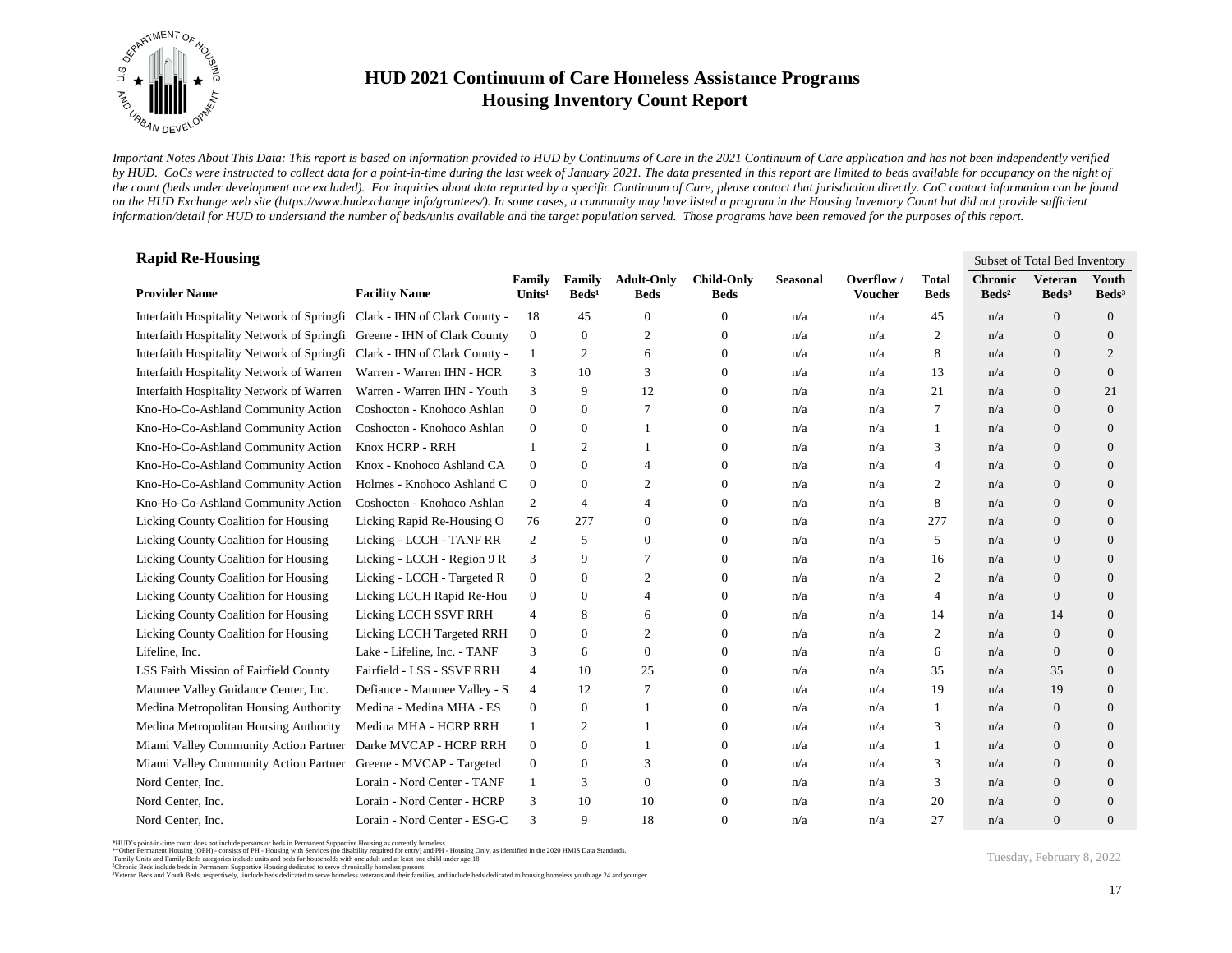

*Important Notes About This Data: This report is based on information provided to HUD by Continuums of Care in the 2021 Continuum of Care application and has not been independently verified*  by HUD. CoCs were instructed to collect data for a point-in-time during the last week of January 2021. The data presented in this report are limited to beds available for occupancy on the night of *the count (beds under development are excluded). For inquiries about data reported by a specific Continuum of Care, please contact that jurisdiction directly. CoC contact information can be found*  on the HUD Exchange web site (https://www.hudexchange.info/grantees/). In some cases, a community may have listed a program in the Housing Inventory Count but did not provide sufficient *information/detail for HUD to understand the number of beds/units available and the target population served. Those programs have been removed for the purposes of this report.*

| <b>Rapid Re-Housing</b>                                            |                                |                              |                           |                                  |                                  |                 |                       |                             | Subset of Total Bed Inventory     |                                     |                            |  |
|--------------------------------------------------------------------|--------------------------------|------------------------------|---------------------------|----------------------------------|----------------------------------|-----------------|-----------------------|-----------------------------|-----------------------------------|-------------------------------------|----------------------------|--|
| <b>Provider Name</b>                                               | <b>Facility Name</b>           | Family<br>Units <sup>1</sup> | Family<br>$\text{Beds}^1$ | <b>Adult-Only</b><br><b>Beds</b> | <b>Child-Only</b><br><b>Beds</b> | <b>Seasonal</b> | Overflow /<br>Voucher | <b>Total</b><br><b>Beds</b> | <b>Chronic</b><br>$\text{Beds}^2$ | <b>Veteran</b><br>Beds <sup>3</sup> | Youth<br>Beds <sup>3</sup> |  |
| Northwestern Ohio Community Action C                               | Defiance - Northwestern Ohio   | 2                            | 5                         | 5                                | 0                                | n/a             | n/a                   | 10                          | n/a                               | $\overline{0}$                      | $\mathbf{0}$               |  |
| Northwestern Ohio Community Action C                               | Defiance - Northwestern Ohio   | $\mathbf{0}$                 | $\overline{0}$            | 19                               | $\overline{0}$                   | n/a             | n/a                   | 19                          | n/a                               | $\overline{0}$                      | $\overline{0}$             |  |
| Northwestern Ohio Community Action C                               | Defiance - Northwestern Ohio   | 1                            | 2                         | $\overline{4}$                   | $\theta$                         | n/a             | n/a                   | 6                           | n/a                               | $\Omega$                            | $\overline{0}$             |  |
| Northwestern Ohio Community Action C                               | Defiance - Northwestern Ohio   | 10                           | 23                        | $\theta$                         | $\mathbf{0}$                     | n/a             | n/a                   | 23                          | n/a                               | $\overline{0}$                      | $\overline{0}$             |  |
| Ohio Heartland Community Action Com                                | Marion - Ohio Heartland CA     | 4                            | 11                        | 7                                | $\overline{0}$                   | n/a             | n/a                   | 18                          | n/a                               | $\overline{0}$                      | $\overline{0}$             |  |
| OneEighty, Inc.                                                    | Wayne - One Eighty - ESG-C     | $\mathbf{1}$                 | $\overline{c}$            | $\overline{1}$                   | $\overline{0}$                   | n/a             | n/a                   | 3                           | n/a                               | $\Omega$                            | $\overline{0}$             |  |
| OneEighty, Inc.                                                    | Wayne OneEighty - HCRP R       | 6                            | 14                        | 18                               | $\mathbf{0}$                     | n/a             | n/a                   | 32                          | n/a                               | $\Omega$                            | $\overline{0}$             |  |
| Pickaway County Community Action Org                               | Pickaway HCRP - RRH            | 3                            | 8                         | $\overline{4}$                   | $\overline{0}$                   | n/a             | n/a                   | 12                          | n/a                               | $\overline{0}$                      | $\overline{0}$             |  |
| Pike - CAC of Pike County                                          | Pike - CAC of Pike County -    | $\boldsymbol{0}$             | $\boldsymbol{0}$          | $\overline{4}$                   | 0                                | n/a             | n/a                   | 4                           | n/a                               | $\overline{0}$                      | $\overline{0}$             |  |
| Pike - CAC of Pike County                                          | Lawrence CAO HCRP RRH          | 2                            | 4                         | 2                                | $\overline{0}$                   | n/a             | n/a                   | 6                           | n/a                               | $\overline{0}$                      | $\overline{0}$             |  |
| Pike - CAC of Pike County                                          | Pike - CAC of Pike County -    | 5                            | 17                        | 6                                | $\overline{0}$                   | n/a             | n/a                   | 23                          | n/a                               | $\Omega$                            | $\overline{0}$             |  |
| Pike - CAC of Pike County                                          | Pike - CAC of Pike County -    | $\mathfrak{2}$               | $\overline{4}$            | $\overline{1}$                   | $\mathbf{0}$                     | n/a             | n/a                   | 5                           | n/a                               | $\overline{0}$                      | $\overline{0}$             |  |
| Project Woman of Springfield and Clark                             | Clark Reigns of Renewal        | 1                            | 2                         | 3                                | $\overline{0}$                   | n/a             | n/a                   | 5                           | n/a                               | $\overline{0}$                      | $\overline{0}$             |  |
| Residential Administrators, Inc.                                   | Champaign - Residential Ad     | 1                            | 3                         | 3                                | 0                                | n/a             | n/a                   | 6                           | n/a                               | $\overline{0}$                      | $\overline{0}$             |  |
| Residential Administrators, Inc.                                   | Logan - Residential Administr  | 2                            | 6                         | 3                                | $\left($                         | n/a             | n/a                   | 9                           | n/a                               | $\Omega$                            | $\Omega$                   |  |
| Ross County Community Action Commis Ross - Ross County CAC - H     |                                | $\mathbf{1}$                 | 3                         | 3                                | $\overline{0}$                   | n/a             | n/a                   | 6                           | n/a                               | $\overline{0}$                      | $\overline{0}$             |  |
| St. Vincent De Paul                                                | Greene - St. Vincent de Paul - | $\overline{0}$               | $\mathbf{0}$              | 3                                | $\Omega$                         | n/a             | n/a                   | 3                           | n/a                               | 3                                   | $\Omega$                   |  |
| <b>Talbert House</b>                                               | Butler - Talbert House - SSVF  | $\overline{0}$               | $\mathbf{0}$              | $\overline{4}$                   | $\theta$                         | n/a             | n/a                   | $\overline{4}$              | n/a                               | 4                                   | $\overline{0}$             |  |
| The Salvation Army Columbus Area Servi Delaware Region 10 Youth T  |                                | $\overline{0}$               | $\overline{0}$            | 6                                | $\mathbf{0}$                     | n/a             | n/a                   | 6                           | n/a                               | $\overline{0}$                      | 6                          |  |
| The Salvation Army Columbus Area Servi Delaware- Salvation Army -  |                                | 2                            | 4                         | 3                                | $\overline{0}$                   | n/a             | n/a                   | 7                           | n/a                               | $\overline{0}$                      | $\overline{0}$             |  |
| The Salvation Army Columbus Area Servi Delaware The Salvation Army |                                | 5                            | 11                        | 10                               | $\overline{0}$                   | n/a             | n/a                   | 21                          | n/a                               | 21                                  | $\overline{0}$             |  |
| The Salvation Army Columbus Area Servi Union Salvation Army of Cen |                                | $\overline{0}$               | $\Omega$                  | 2                                | $\overline{0}$                   | n/a             | n/a                   | 2                           | n/a                               | $\Omega$                            | $\Omega$                   |  |
| The Salvation Army Columbus Area Servi Madison-Salvation Army in   |                                | 1                            | $\overline{c}$            | 2                                | $\overline{0}$                   | n/a             | n/a                   | $\overline{4}$              | n/a                               | $\overline{0}$                      | $\overline{0}$             |  |
| The Salvation Army Columbus Area Servi Salvation Army Columbus Ar  |                                | 1                            | $\overline{c}$            | $\overline{1}$                   | $\overline{0}$                   | n/a             | n/a                   | 3                           | n/a                               | $\overline{0}$                      | $\overline{0}$             |  |
| The Salvation Army of Zanesville                                   | Muskingum - Salvation Army     | 10                           | 25                        | 24                               | $\overline{0}$                   | n/a             | n/a                   | 49                          | n/a                               | $\overline{0}$                      | $\overline{0}$             |  |
| Trumbull County Mental Health and Reco Trumbull - Trumbull County  |                                | $\overline{0}$               | $\mathbf{0}$              | 8                                | $\overline{0}$                   | n/a             | n/a                   | 8                           | n/a                               | $\Omega$                            | 8                          |  |
| Volunteers of America Ohio and Indiana                             | Erie - VOA of Ohio and India   | 9                            | 20                        | 11                               | $\Omega$                         | n/a             | n/a                   | 31                          | n/a                               | $\overline{0}$                      | $\overline{0}$             |  |
| Volunteers of America Ohio and Indiana                             | Erie - VOA of Ohio and India   | $\overline{4}$               | 11                        | 6                                | $\Omega$                         | n/a             | n/a                   | 17                          | n/a                               | $\Omega$                            | $\overline{0}$             |  |

<sup>\*</sup>HUD's point-in-time count does not include persons or beds in Permanent Supportive Housing as currently homeless.<br>\*\*Other Permanent Housing (OPH) - consists of PH - Housing with Services (no disability required for entry)